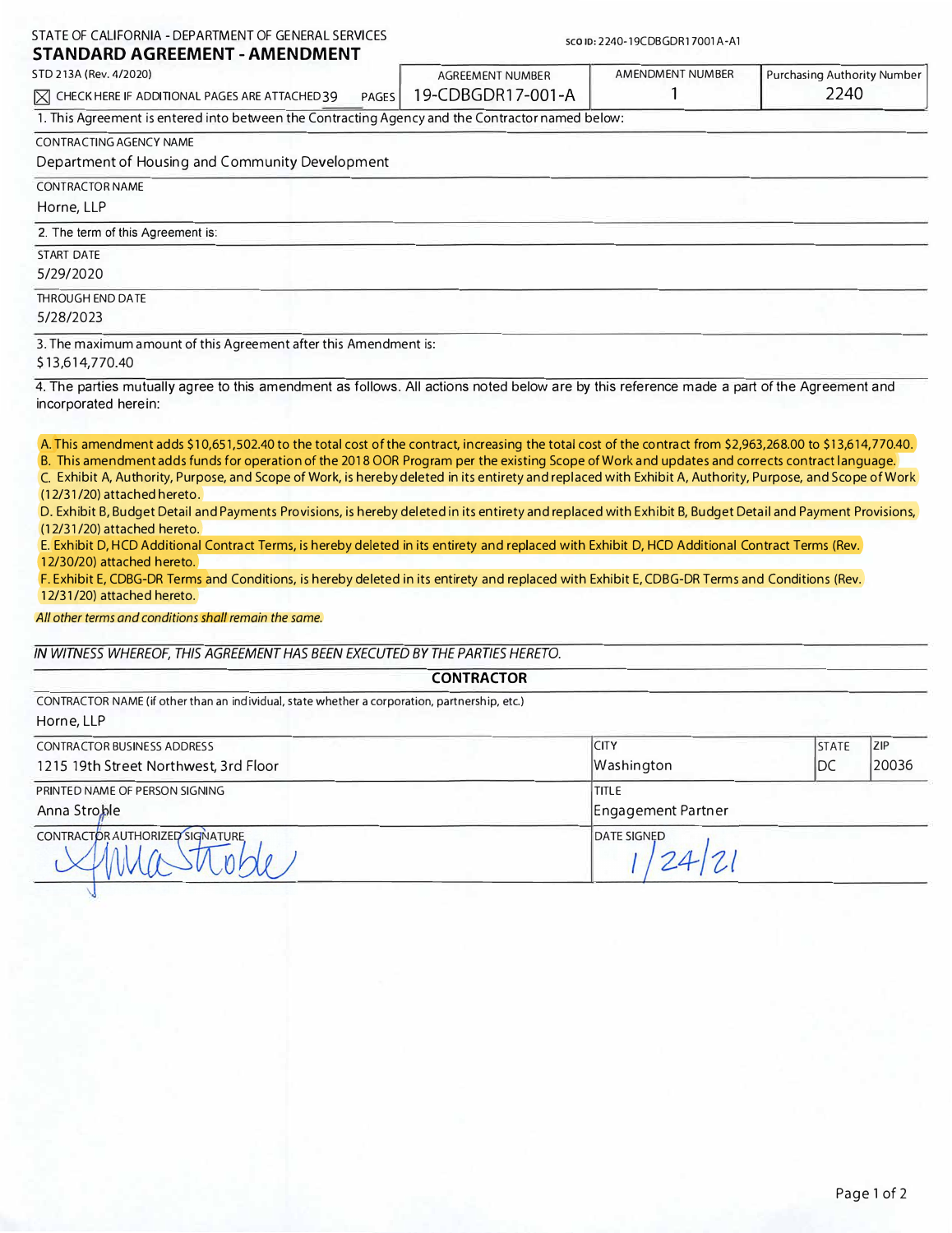| STATE OF CALIFORNIA - DEPARTMENT OF GENERAL SERVICES<br><b>STANDARD AGREEMENT - AMENDMENT</b> | 9001D: 2240-19CDBGDR17001A-A1 |                                  |                                            |            |
|-----------------------------------------------------------------------------------------------|-------------------------------|----------------------------------|--------------------------------------------|------------|
| STD 213A (Rev. 4/2020)                                                                        | <b>AGREEMENT NUMBER</b>       | <b>AMENDMENT NUMBER</b>          | <b>Purchasing Authority Number</b><br>2240 |            |
| <b>CHECK HERE IF ADDITIONAL PAGES ARE ATTACHED</b><br><b>PAGIS</b>                            | 19-CDBGDR17-001-A             |                                  |                                            |            |
|                                                                                               | <b>STATE OF CALIFORNIA</b>    |                                  |                                            |            |
| CON TRACTING AGENCY NAME                                                                      |                               |                                  |                                            |            |
| Department of Housing and Community Development                                               |                               |                                  |                                            |            |
| <b>CONTRACTING AGENCY ADDRESS</b>                                                             |                               | <b>ICITY</b>                     | <b>STATE</b>                               | <b>ZIP</b> |
| 2020 West El Camino Avenue, Suite 130                                                         |                               | <b>Sacramento</b>                | CA                                         | 95833      |
| PRINTED NAME OF PERSON SIGNING                                                                |                               | TTILE                            |                                            |            |
| Synthia Rhinehart                                                                             |                               | Contracts Manager                |                                            |            |
| CONTRACTING AGENCY AUTHORIZED SIGNATURE                                                       |                               | <b>DATE SIGNED</b>               |                                            |            |
| Synthia Rhinshart                                                                             |                               | 1/25/2021                        |                                            |            |
| CALIFORNIA DEPARTMENT OF GENERAL SERVICES APPROVAL                                            |                               | <b>EXEMPTION (If Applicable)</b> |                                            |            |
| <b>APPROVED</b>                                                                               |                               |                                  |                                            |            |
| Feb 3 2021                                                                                    |                               |                                  |                                            |            |
| <b>ALW-NLR-bb</b>                                                                             |                               |                                  |                                            |            |
| OFFICE OF LEGAL SERVICES<br><b>DEPT. OF GENERAL SERVICES</b>                                  |                               |                                  |                                            |            |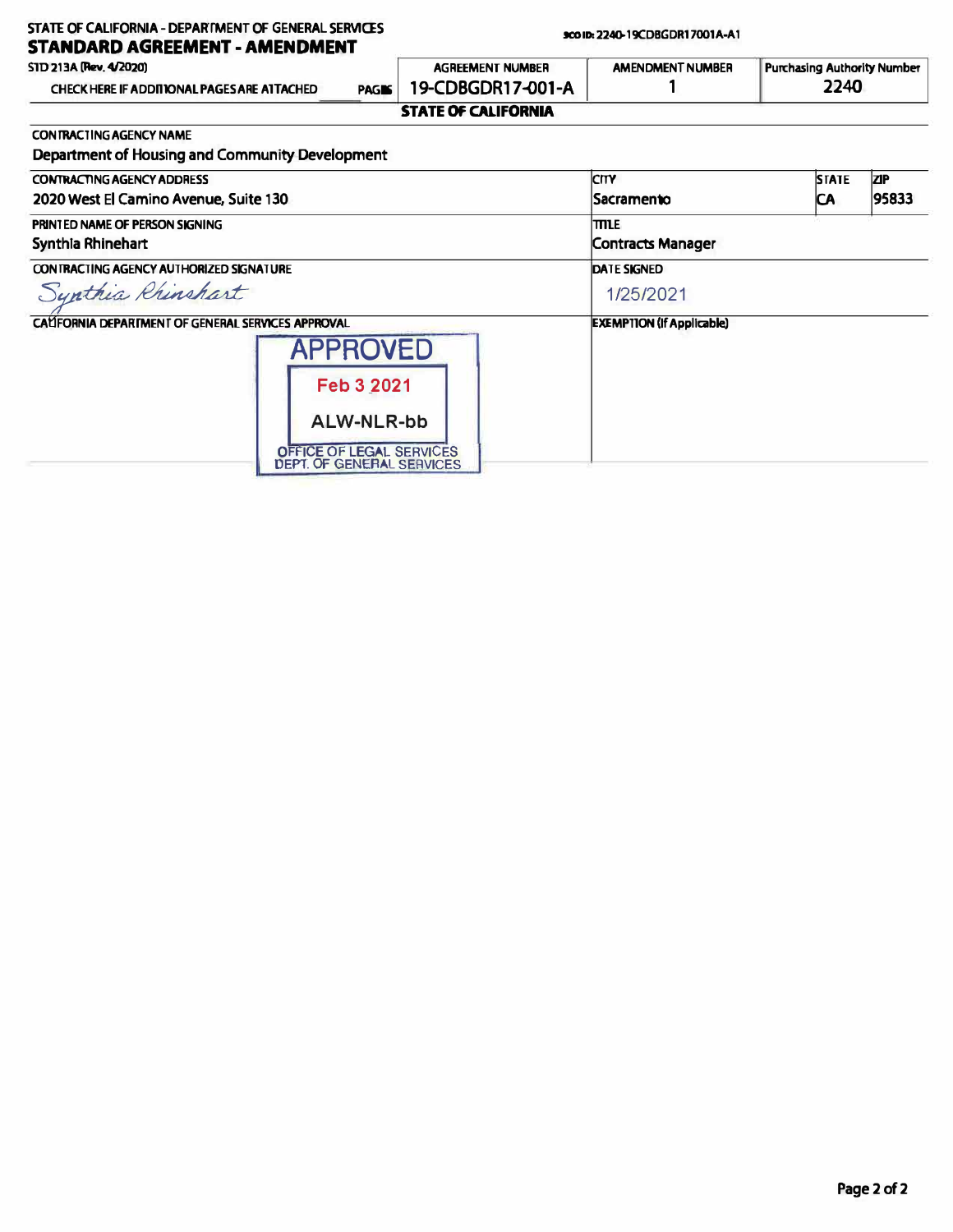Horne, LLP 19-CDBGDR17-001-A, Am. 1 Page 1 of 15 (Rev. 12/31/20)

## **EXHIBIT A**

## **AUTHORITY, PURPOSE AND SCOPE OF WORK**

- 1. Horne LLP, hereafter referred to as the ("Contractor"), agrees to provide to the Department of Housing and Community Development, hereafter referred to as ("HCD" or "Department") with the implementation and administration of ReCover California Program ("ReCoverCA") (the "Program") and potentially expand those services to accommodate other similar programs, including programs resulting from future disasters and/or future programs through federal or state funding, or other special grants ("Work") as described herein.
- 2. Work shall be provided throughout the state, during the hours of 8:00 am to 5:00 pm, Monday through Friday, excluding State observed holidays, as applicable.

| Department of Housing and<br><b>Community Development</b>                 | Horne, LLP                                                                             |  |
|---------------------------------------------------------------------------|----------------------------------------------------------------------------------------|--|
| Section/Unit: Division of Financial<br>Assistance (DFA)/CDBG-DR           | Project Manager: Anna Stroble                                                          |  |
| *Contract Manager: Sue Naramore                                           | <b>Title: Engagement Partner</b>                                                       |  |
| Address: 2020 West El Camino Avenue,<br>Suite 500<br>Sacramento, CA 95833 | Address: 1215 19 <sup>th</sup> Street Northwest<br>$3rd$ floor<br>Washington, DC 20036 |  |
| Bus. Phone No.: (916) 263-0371                                            | Bus. Phone No.: 601-260-5387                                                           |  |
| Email: susan.naramore@hcd.ca.gov                                          | Email: anna.stroble@HORNEllp.com                                                       |  |

3. The Representatives during the term of this Agreement will be:

*\*HCD will have the right to change the Contract Manager from time to time throughout the term of this Agreement. Such change will not require the consent of Contractor. HCD will notify Contractor in writing of the name of the new Contract Manager within 30 days of his or her appointment to such position. Such written notice will not constitute, nor require, an amendment to this Agreement.*

## 4. **OVERVIEW**

This Agreement is issued by the California Department of Housing and Community Development, Disaster Recovery Section (HCD-DRS) to support the implementation and administration of the Program and potentially expand those services to accommodate other similar programs, including programs resulting from future disasters and/or future programs through federal or state funding, or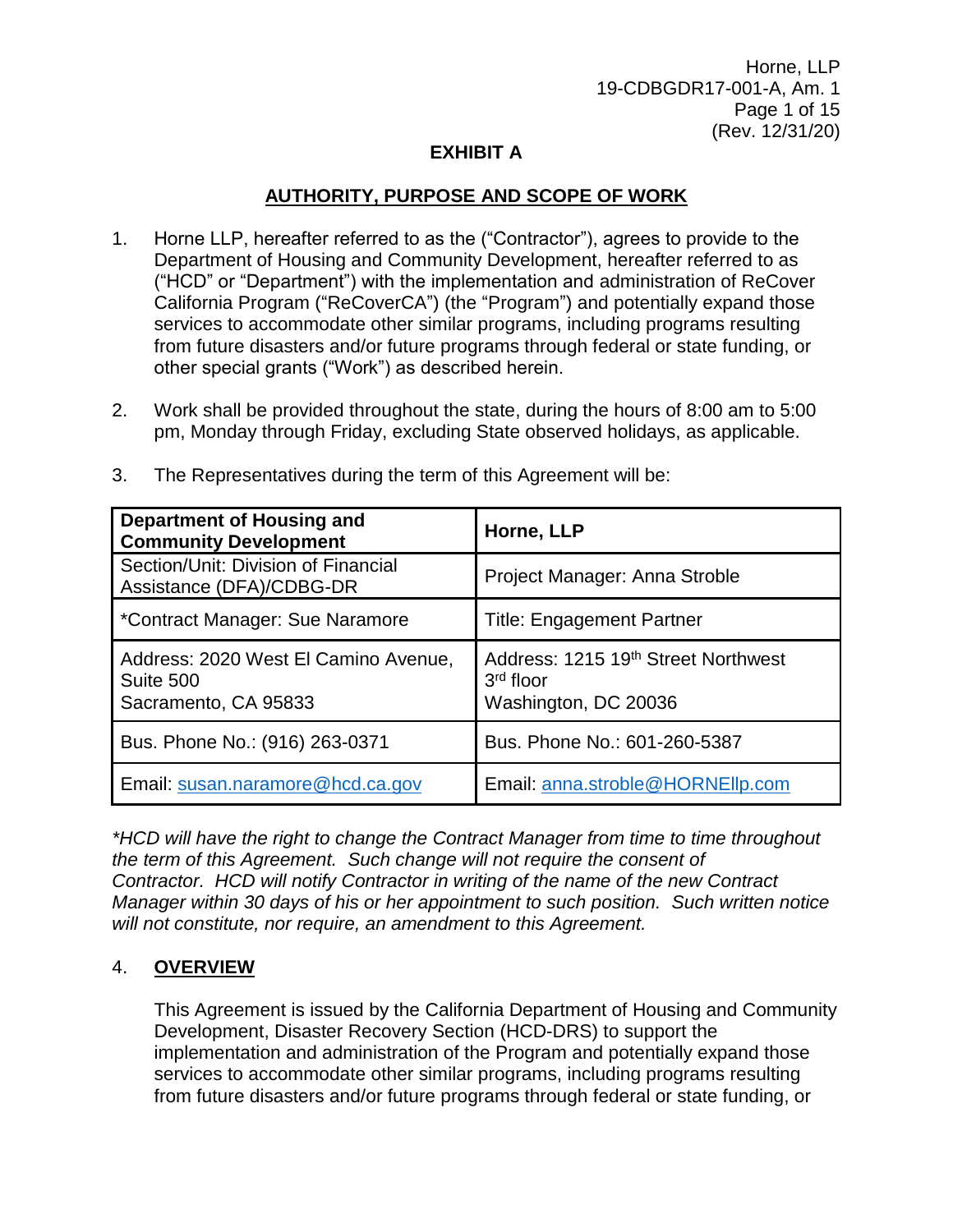Horne, LLP 19-CDBGDR17-001-A, Am. 1 Page 2 of 15 (Rev. 12/31/20)

## **EXHIBIT A**

other special grants. The Contractor will be responsible for successfully implementing and completing processing on all applications, including entering into appropriate arrangements with subcontractors and third-party vendors, ensuring appropriate and accurate disbursement of funds, potentially disbursing funds, monitoring compliance, and completing all other activities required to close out the Program. The Contractor shall coordinate to maximum extent possible with local disaster case management providers to locate and serve eligible clients for the Program.

The Contractor will also be responsible for working with the Construction Design-Build, Management Services Contractor (CDBMS), which will be awarded in a separate Request for Proposal. The Contractor will be responsible for implementing and integrating the CDBMS processes within the Scope of Work, for all applicable solutions.

For context, the CDBMS responsibilities will include, but not be limited to, the following within the Scope of Work:

- Completing scope of work and damage assessment of homeowners. They will maintain a complete understanding of all applicable Program policies, requirements, state and local codes, including California Building Standards Code,(CBS)Chapter 7a, and California Residential Code (CRC) Section R337, and evaluating protocols.
- Conducting the initial inspection of an applicant's damaged home where a damaged assessment and/or complete scope of work assessment will be completed using web-based, industry standard residential construction cost estimating software. The inspection will address any environmental on-site requirements necessary to complete the final clearance and allowance for notice to proceed. Additionally, subsequent inspections focused on the contractual draw requests for applicants participating in Solution 2, the homeowner managed solution, are required. The scope of work assessment and environmental review report and clearance must be uploaded in the program management software (eGrants) for task delivery to be considered complete. **FEDERAL ENVIRONMENTAL REVIEW RECORD (ERR)- TIER I AND II SITE SPECIFIC STATE ENVIRONMENTAL REVIEWS PER CALIFORNIA ENVIRONMENTAL QUALITY ACT (CEQA)** The CDBMS will provide the appropriate level of review as needed. The Contractor shall ensure that all CEQA reviews are completed within the same timeframes as the HUD mandated environmental reviews. **LEAD BASE PAINT AND ASBESTOS TESTING –** The CDBMS will provide these tests and associated remdication on an as-needed basis, however, since most properties were fully destroyed, the need for these tests may be low.

Tasks to be accomplished by the Contractor, under this contract, will be addressed with associated deliverables, performance measures, milestones, and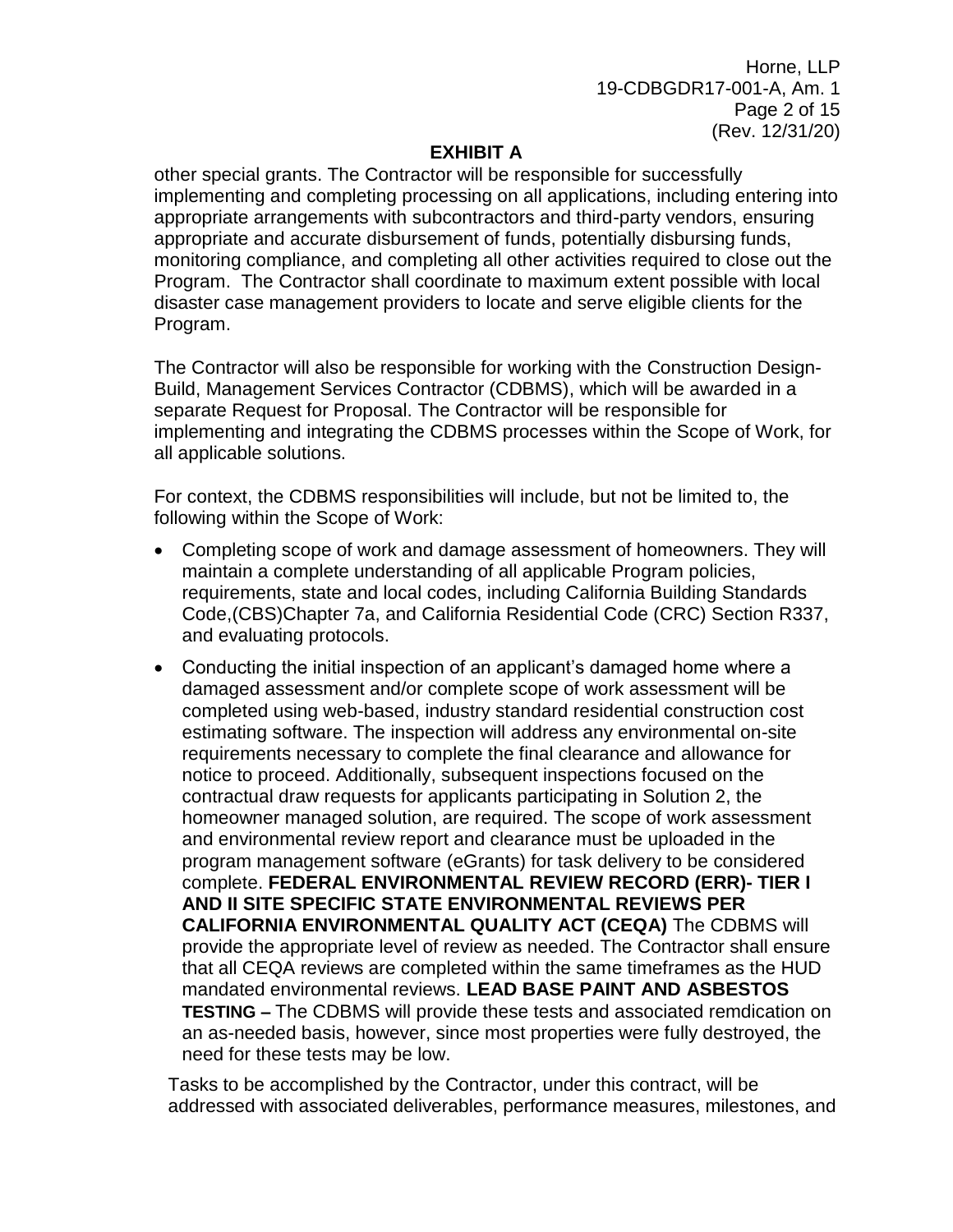Horne, LLP 19-CDBGDR17-001-A, Am. 1 Page 3 of 15 (Rev. 12/31/20)

## **EXHIBIT A**

timelines, among other requirements. The Contractor will be directly responsible for ensuring the accuracy, timeliness, and completion of all tasks assigned under this Contract. The scope of work presented is based upon circumstances existing currently.

The Contractor will be responsible for assisting HCD-DRS in drafting and maintaining current versions of all program policies and procedures for the Program.

The Contractor will maintain close coordination and cooperation with HCD-DRS's Prime Grant Management Contractor (PGMC) responsible for assisting HCD-DRS with overall HUD grant management, and a Quality Assurance/Quality Control (QA/QC) provider, if any, with anticipated communication on a daily basis. The PGMC (and QA/QC, if any) provider(s) will be procured via a separate RFP(s) for the purposes of monitoring performance and internal controls, related to process management and grant management services. Reporting requirements may be included within one or both of these contracts to provide reporting requirements for HCD-DRS and Contractor.

The Program will provide eligible homeowners the choice of two (2) Solutions, with the possibility of a third:

- A. **SOLUTION 1. Turnkey (Full Service)** solution whereby the Contractor provides case management and program compliance oversight, and the CDBMS contractor evaluates the damage and creates the scope of work, then performs or contracts for all needed services-environmental reviews/lead base paint testing, construction, etc. to bring the dwelling to a reasonable level of livability.
- B. **SOLUTION 2. Homeowner Managed Construction** where the owner has already engaged a construction contractor or chooses to engage in a construction contract independently. The Contractor will provide case management and program compliance oversight, and the CDBMS will provide environmental services, as needed.
- C. **SOLUTION 3. NOT CURRENTLY AVAILABLE BUT MAY BE, PENDING SURVEY RESULTS** - **Reimbursement** solution where the owner has already restored the dwelling to livability or incurred construction costs and can provide itemized invoices and proof of payment for the eligible work performed. The Contractor shall confirm the work performed conforms to the level of actual fire damage and determine if any additional work is required to restore the home to minimum ReCoverCA Program standards. The Contractor would be charged with verifying invoices, applying reasonable cost standards to the invoices and paying the owner any amounts due, less any duplicate benefits received by the homeowner.

\*Note that should Solution 3 become available, Solutions 1 and 3 or 2 and 3 may be combined for certain applicants, depending on their individual situation.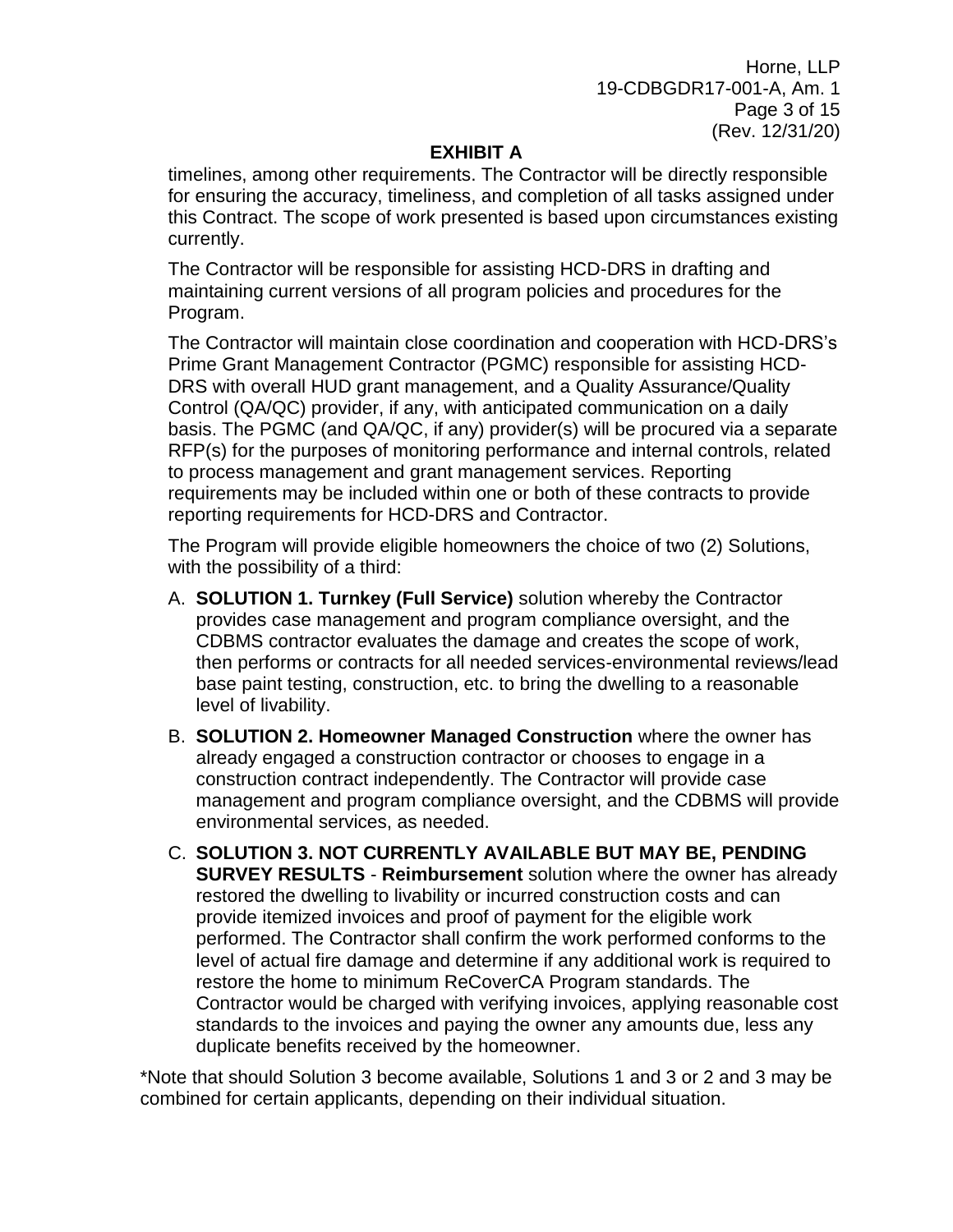Horne, LLP 19-CDBGDR17-001-A, Am. 1 Page 4 of 15 (Rev. 12/31/20)

## **EXHIBIT A**

# **5. GENERAL REQUIREMENTS FOR SOLUTIONS 1, 2 and 3**

- A. The Contractor will explain to the homeowner what damages are eligible for the program and shall obtain all necessary documentation which may include pre-construction pictures demonstrating the fire related damages and the preconstruction condition of elements identified for inclusion in the proposed project scope of work.
- B. The Contractor will explain homeowner's options regarding the two, possibly three, available solutions, so that the homeowner may make an informed decision as to which solution to pursue.

## **6. CONTRACTOR'S GENERAL REQUIREMENTS FOR ALL SOLUTIONS**

- A. The Contractor must ensure all staff and subcontractors know and enforce housing policies required by HCD-DRS's ReCoverCA Program and HUD (including, but not limited to, those addressing mobile homes, minimum standards, mold remediation, lead based paint, asbestos, WUI codes, floodplain requirements etc.). Contractor must also both ensure and document compliance with same requirements.
- B. The Contractor shall conduct criminal and financial background checks for all personnel to be utilized for the Program and ensure that only those who can successfully pass said checks are engaged on the project.
- C. The Contractor shall provide all staff and subcontractors working outside of established Program offices with identification, including a standard color collared shirt and photo identification. The words: 'ReCoverCA Program' and 'Contractor' are required to be clearly visible on both the shirt and photo identification badges, which shall be designed to discourage and reduce chances of counterfeiting.
- D. All Contractor staff and subcontractors meeting with homeowners must possess and present at all times approved work orders showing authorization to survey and conduct work on their homes. Work orders must clearly identify the scope of work and anticipated timelines for work completion as the Contractor must also provide documentation to the homeowner explaining the rights of the homeowner throughout the construction process.
- E. The Contractor will establish an escalation and resolution protocol for any homeowner issue resulting from contract operations and engagement, and shall keep the State informed as to the progress of all complaints.
- F. The Contractor will report to the State any evidence of fraud or potential criminal activity as soon as possible but no later than two (2) workdays from discovery.
- G. The HCD-DRS expects the Contractor to provide competent and qualified staff to work on the scope of services under this contract. The HCD-DRS reserves the right to prohibit unqualified or incompetent staff of the Contractor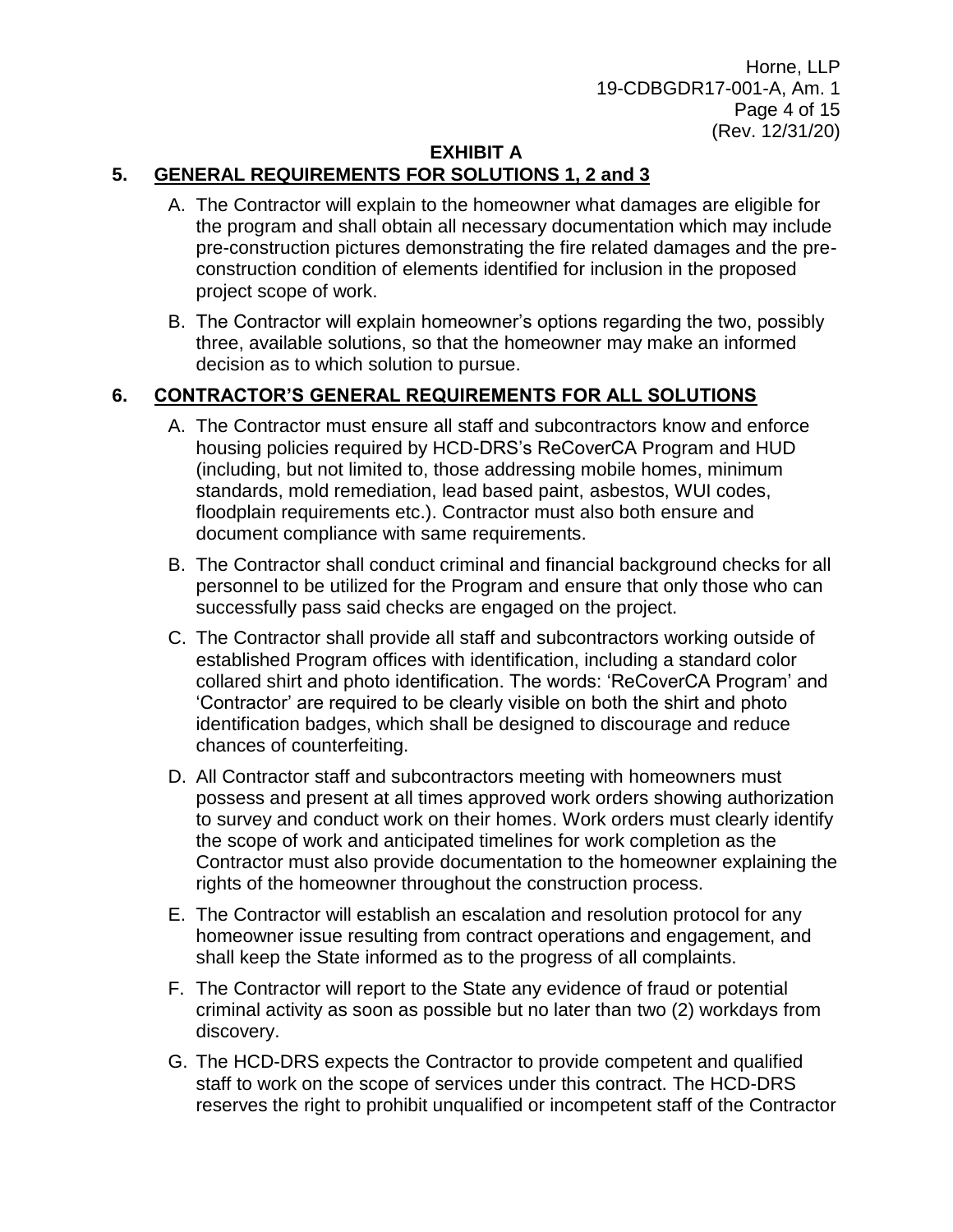Horne, LLP 19-CDBGDR17-001-A, Am. 1 Page 5 of 15 (Rev. 12/31/20)

# **EXHIBIT A**

from assisting with the implementation and administration of the "Program(s)". No key personnel may be assigned to the resulting Contract without the written consent of the State. When determining staffing levels, the Contractor must anticipate that personnel will work a maximum of 40 hours per week onsite to complete the assigned tasks. Any hours in excess of 40 hours per week require approval by the State and/or State Program Manager (SPM) and proof of payment to the personnel who work the excess hours. The Contractor will be paid at the same agreed upon billing rate listed in Attachment 3 ( or lower negotiated rates) for all units/hours worked. The Contractor will be required to coordinate with the State on staffing during recognized State and Contractor holidays.

# **7. TASKS AND SERVICES**

This section provides a detailed list of tasks and services the Contractor will be responsible for providing under the contract. The Contractor will be responsible for entering information related to these tasks in the applicable State-approved systems of record (eGrants and Grants Network) on a daily basis. The Contractor will be required to coordinate with other programs being administered by the HCD-DRS as required and at summary level, these tasks include:

- A. Task 1 Start-up of ReCoverCA Program
- B. Task 2 ReCoverCA Services
	- 2.1. Program Operations and Administration
	- 2.2. ReCoverCA Case Management Services
	- 2.3. Program Administration Services
	- 2.4. Accounting/Reporting and Closing
	- 2.5. Applicant Relations
	- 2.6. Document Management
	- 2.7. Anti-Fraud, Waste, and Abuse (AFWA)
	- 2.8. Public Relations/Outreach
	- 2.9. Policy/Training
	- 2.10. Grant Recapture
	- 2.11. Reporting
- C. Task 3 Close-Out of ReCoverCA Program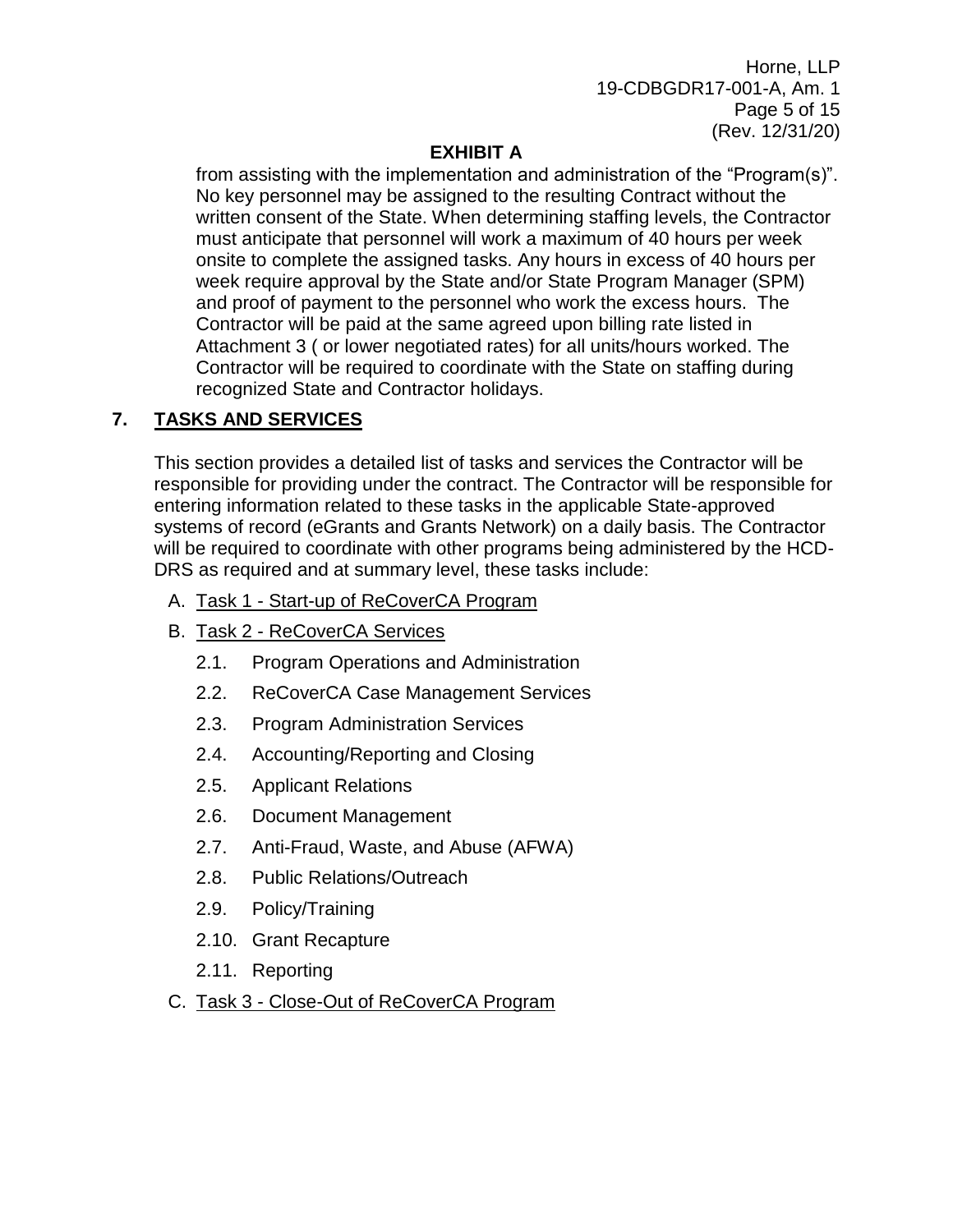#### **EXHIBIT A**

## **8. Task 1 – Start-Up of ReCoverCA Program**

- A. At the direction of the State Program Manager (SPM) or designee, the Contractor will be responsible for performing the tasks identified below which may include, but are not limited to, the following:
	- 1) Complete the operational plan and cash flow projections for the expenses of the Program and assistance payments, using Community Development Block Grant – Disaster Recovery (CDBG-DR) funds; to include controls to avoid fraud, waste and mismanagement of funds, controls to eliminate duplication of benefits from insurance companies, Small Business Administration, Federal Emergency Management Agency, etc., processes for determining damage assessment and methods for ensuring ownership of property (tax accessor information) along with titles being free and clear (if required by the Program), review legal agreements. All procedures and systems shall be in accordance with federal and state regulations and in conformance with the State's contractual agreement with HUD.
	- 2) Incorporate the Construction Design-Build, Management Services into the operational plan, to include pre-award site inspections, damage assessments, cost to rebuild (square footage assessment) and the allowable costs Scope of Work (SOW) to restore the home to the HCD-DRS approved standards, for all homeowners. The Program Management Services Contractor must coordinate efforts with the Construction Design-Build, Management Services Contractor to ensure and certify that construction work was done within the approved parameters of the SOW.
	- 3) The program will provide Policies and Procedures for the ReCoverCA Program. The Contractor will be fully responsible for managing the document once they are on board including tracking updates to program policies, procedures, forms, agreements, and checklists.
	- 4) Compile, analyze all homeowner assistance survey data, and make recommendation to HCD-DRS/State Program Manager and State Program Specialist for best programming option to address survey results.
	- 5) If needed, in consultation with HCD-DRS staff and Prime CDBG-DR Grant Management Contractor, provide for review and final submission any needed programmatic waivers and/or amendments (substantial or nonsubstantial) to the Action Plan which allow the State needed flexibility to carry out the ReCoverCA Program mission. Initial draft(s) due to State Program Manager within five (5) business days after determination is made that waivers/amendments are needed.
	- 6) As directed by the State, required to secure space and equipment necessary to stand up and operate temporary and/or "pop-up" Housing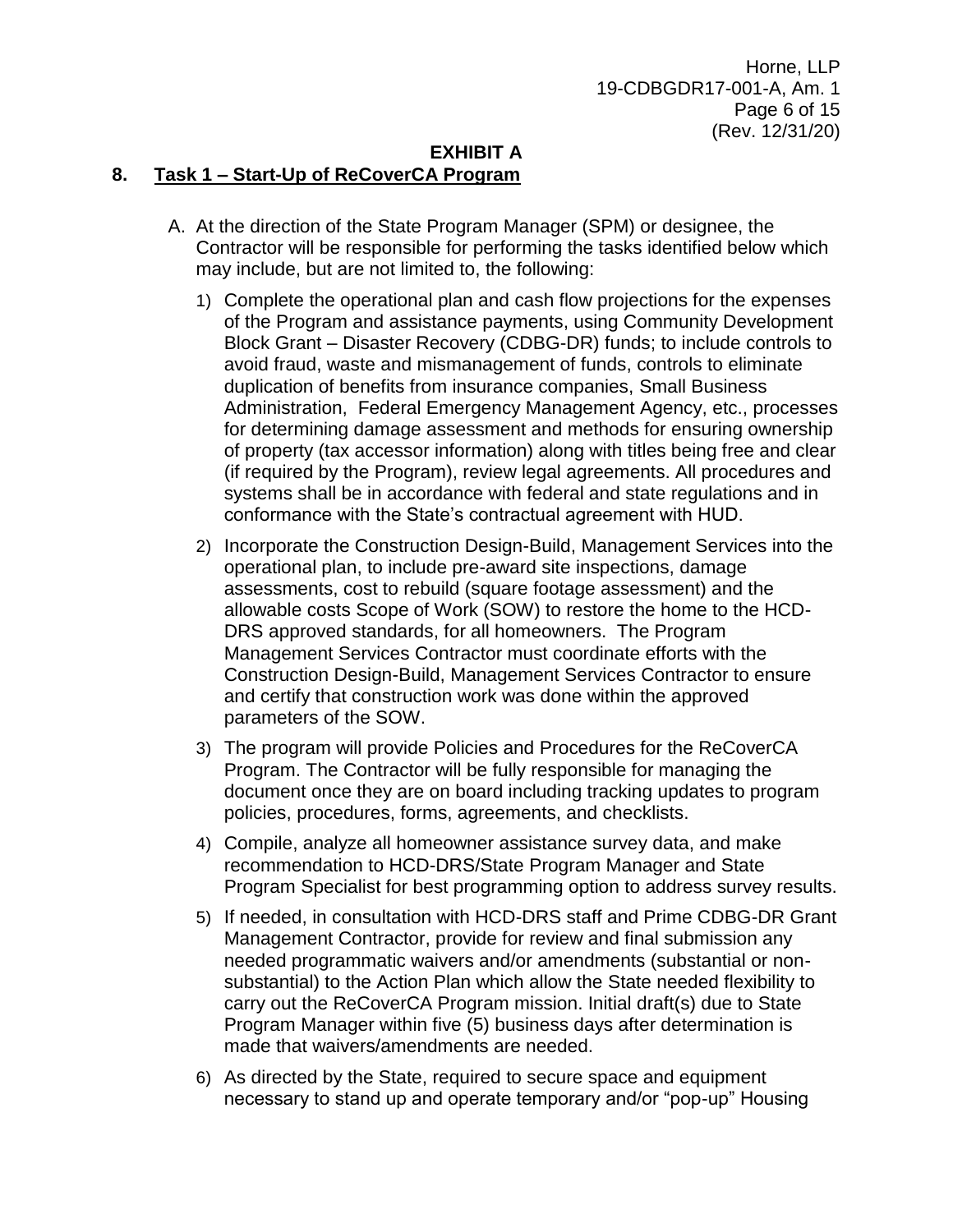Horne, LLP 19-CDBGDR17-001-A, Am. 1 Page 7 of 15 (Rev. 12/31/20)

## **EXHIBIT A**

Assistance Events across multiple days or weeks in the disaster impacted areas. The Contractor should plan on at least one Housing Assistance Event in each of the impacted counties as appropriate during both the survey and application phases of the Program. The Contractor will be responsible for all costs of operating the events, but approval and subsequent reimbursement is dependent upon local need, workload, and cost reasonableness.

- 7) Secure the necessary personnel and equipment to be able to take applications in-person and over the phone in a timeframe agreed to in writing by HCD and the Contractor. (This has been amended to reflect the uncertainties of timing caused by the COVID-19 crisis).
- 8) Develop procedures and forms for obtaining privacy releases, both inperson at Housing Assistance Events and from applicants who reside in remote locations.
- 9) Complete the hiring of at least 40% of the personnel (including personnel of subcontractors) within thirty (30) days of the contract start date required to operate the programs.
- 10) Enter into contracts, which are provided to and approved by the State, with all subcontractors required to operate the Program within thirty (30) business days of the start date of the contract.
- 11) Design and launch a public education and outreach campaign which will begin within 30 calendar days after the contract start date, and continue actively for six months, for the purpose of encouraging all eligible homeowners to apply for assistance.
- 12) Provide information about the Program. All final documents provided by the Contractor must be compliant with Section 508 ADA access and State of California AB 434. AB 434 requires WCAG 2,0 compliance,
- 13) Make ready all electronic documents, with necessary protections of privacy.
- 14) Within the full program policies and procedures manual, include policies and procedures for:
	- Verifying other sources of funds (Duplication of Benefits) for approval by HCD-DRS,
	- Determining scope of work required for construction completion (in coordination with Construction Design-Build, Management Services contractor),
	- Safeguarding assets and managing assets, and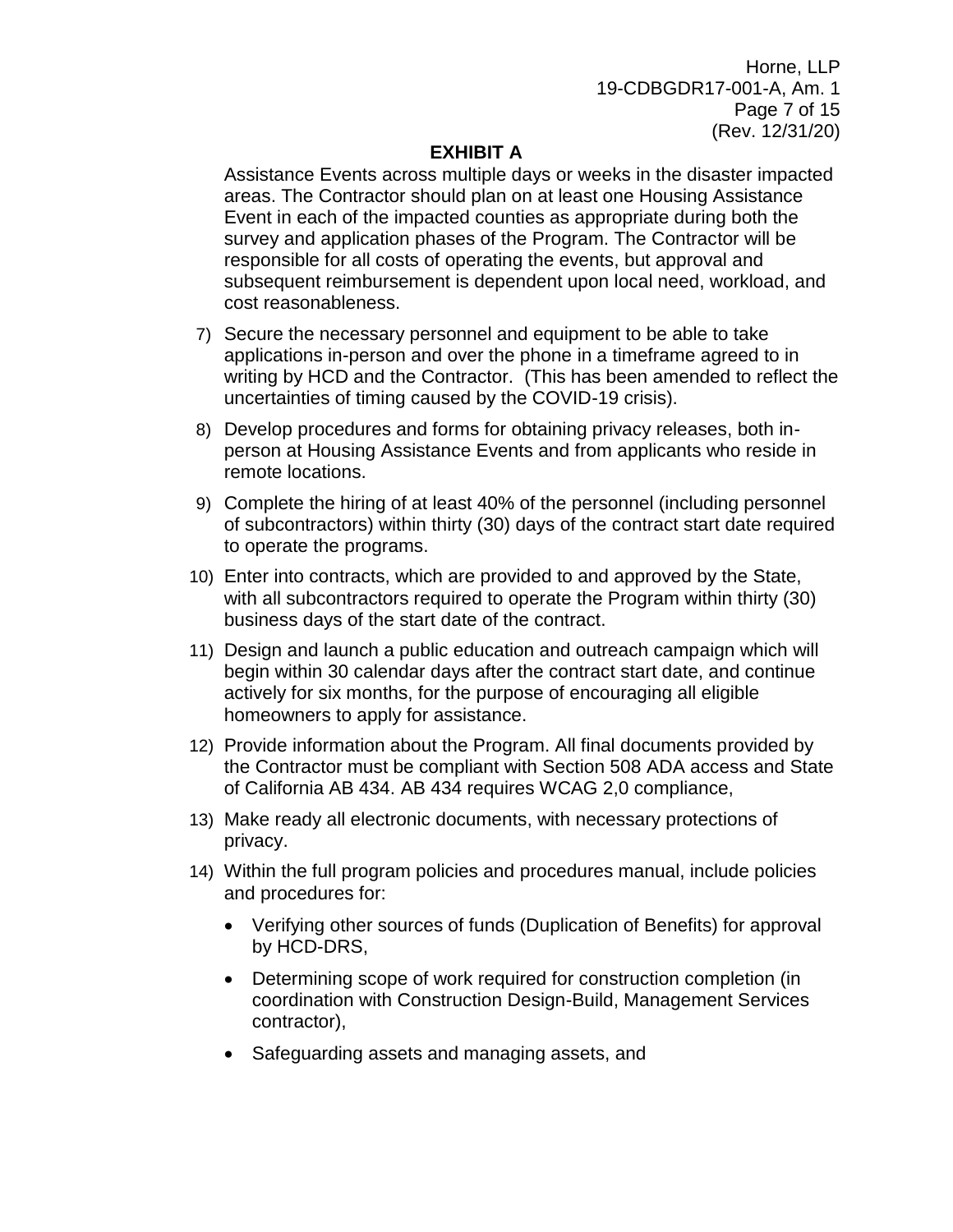Horne, LLP 19-CDBGDR17-001-A, Am. 1 Page 8 of 15 (Rev. 12/31/20)

## **EXHIBIT A**

- Maintenance of files for duration of the contract and delivered to HCD in a manner that is agreed upon by HCD Program Manager and the vendor.
- 15) At the request of HCD/HCD-DRS, make senior managers of the Proposer or subcontractor firms available for media interviews, meetings with federal officials, and other necessary external meetings, each instance of which must be requested by and/or approved by a designated representative of the State.
- 16) Any other tasks deemed mission-critical by the State.

## **9. Task 2 – Administer the ReCoverCA Program**

- A. Task 2.1 Program Operations and Administration
	- 1) Oversee program operations and administration related to the Program to meet the performance measures, and timelines prescribed in the work plan.
	- 2) Work closely with the State and its designees in preparing and submitting an overall project plan for the Program, manage day-to-day operations, improve processes for quality and efficiency, and implement policy changes.
	- 3) Provide reports to program management, via email, that reflect the major activities for the reporting period as specified by the HCD-DRS (e.g. monthly, quarterly).
	- 4) Communicate proposed quality assurance/quality control procedures and potential Program risks, issues, statuses, recommendations, and resolutions to the State.
	- 5) Perform routine quality checks of the operational/functional areas using a standard checklist, to be approved by the SPM to ensure that applications are processed according to approved policies. Report the results and recommendations to the SPM and SPS on a bi-weekly basis, via email and during a weekly program update call.
	- 6) Track and complete inventory of all items purchased with Program funds or provided by the State.
	- 7) Scale staff to efficiently run the Program.
	- 8) Coordinate with the HCD-DRS and other external entities, to conduct research and provide information related to the Program.
- B. Task 2.2 ReCoverCA Case Management Services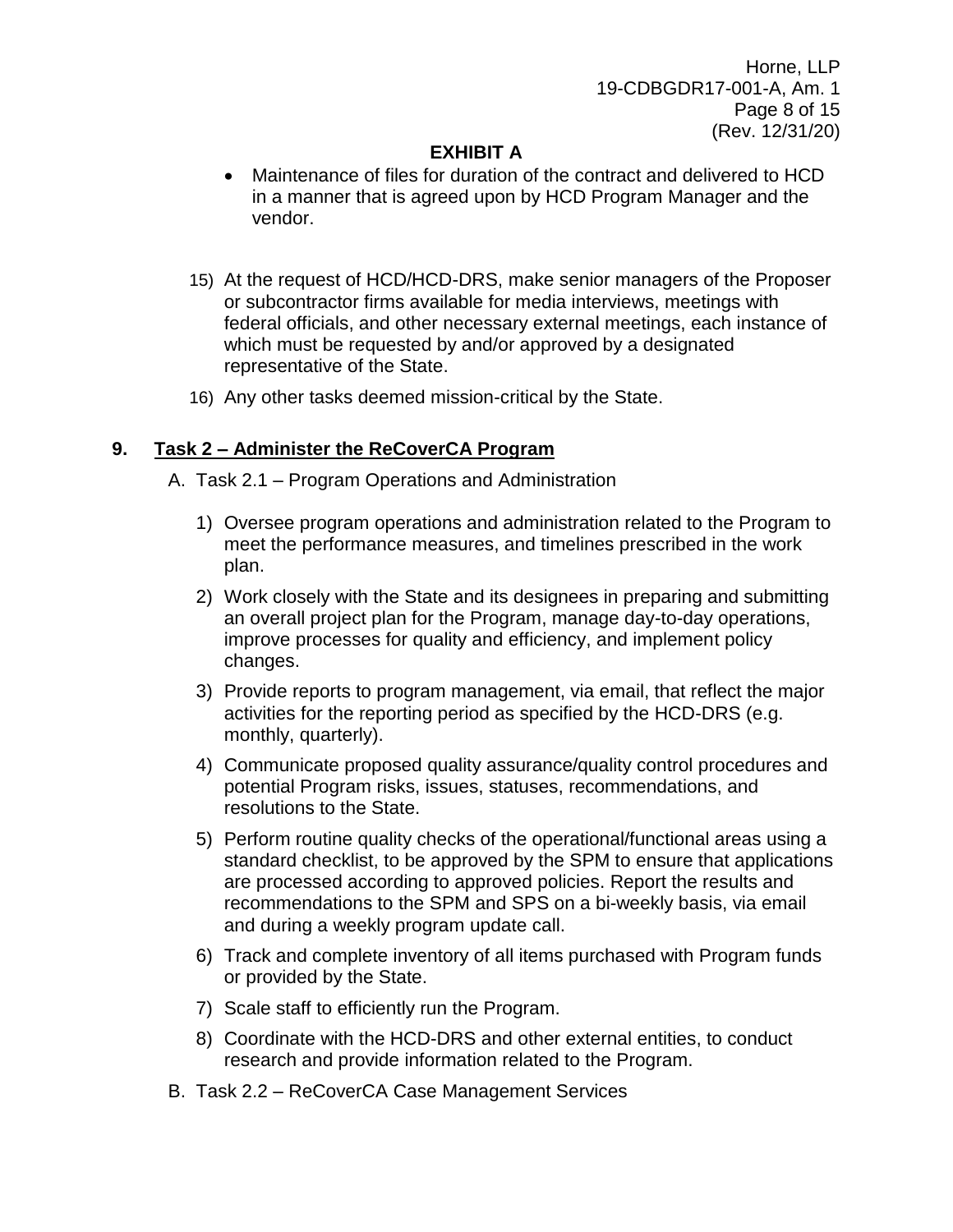Horne, LLP 19-CDBGDR17-001-A, Am. 1 Page 9 of 15 (Rev. 12/31/20)

## **EXHIBIT A**

- 1) Take applications from homeowners via web forms, telephone and faceto-face interviews.
- 2) Through personnel acting as Case Managers provide information about the program and answer applicants' questions.
- 3) Verify the ownership and occupancy of each property subject to the application. Ensure that the owner has right title and interest to the property (using tax assessor data), identify all lien holders.
- 4) Conduct Duplication of Benefit analysis and size the grant by securing data sources and verifying sources of funds (e.g. Insurance & SBA) that were paid to applicant as compensation or other settlements or write-offs in connection with the applicant's disaster related property losses, which must be deducted from the amount of the State's assistance, namely: property and hazard insurance payments, any disaster related settlement funds for housing, Small Business Administration (SBA) loans as necessary, and the portion of any FEMA Individual (household) Assistance Payments received by applicants to compensate for real property losses.
- 5) Incorporate the delivery of the pre-award site inspections, site-specific environmental work, damage assessment, cost to rebuild (square footage assessment) or the necessary repairs in the allowable cost Scope of Work (SOW) to restore the home to the HCD-DRS approved standards, in order to communicate these services to the applicants. Program Management Services will work with CDBMS contractor to ensure and certify that construction work was done within the approved parameters of the SOW.
- 6) Calculate the amounts of assistance due to qualified applicants, prepare all documents related to the commitment and disbursement of this assistance by the State, and forward this documentation to the State.
- 7) For some or all assistance transactions, file documents in the public records and provide escrow services as instructed by the State.
- 8) Provide applicants with assistance from a case manager, who will advise homeowners on the following:
	- The implications of choosing the various Solutions under the Program.
	- How to understand and manage financial matters such as insurance payments, FEMA payments, outstanding secured loans, liens, etc.
	- Coordinating with the CDBMS teams.
	- If Solution 2, homeowner managed construction, is selected, an initial advisory session about the tasks involved for the owner will be conducted addressing issues such as: how to avoid being defrauded, professional design and survey services that may be required, how to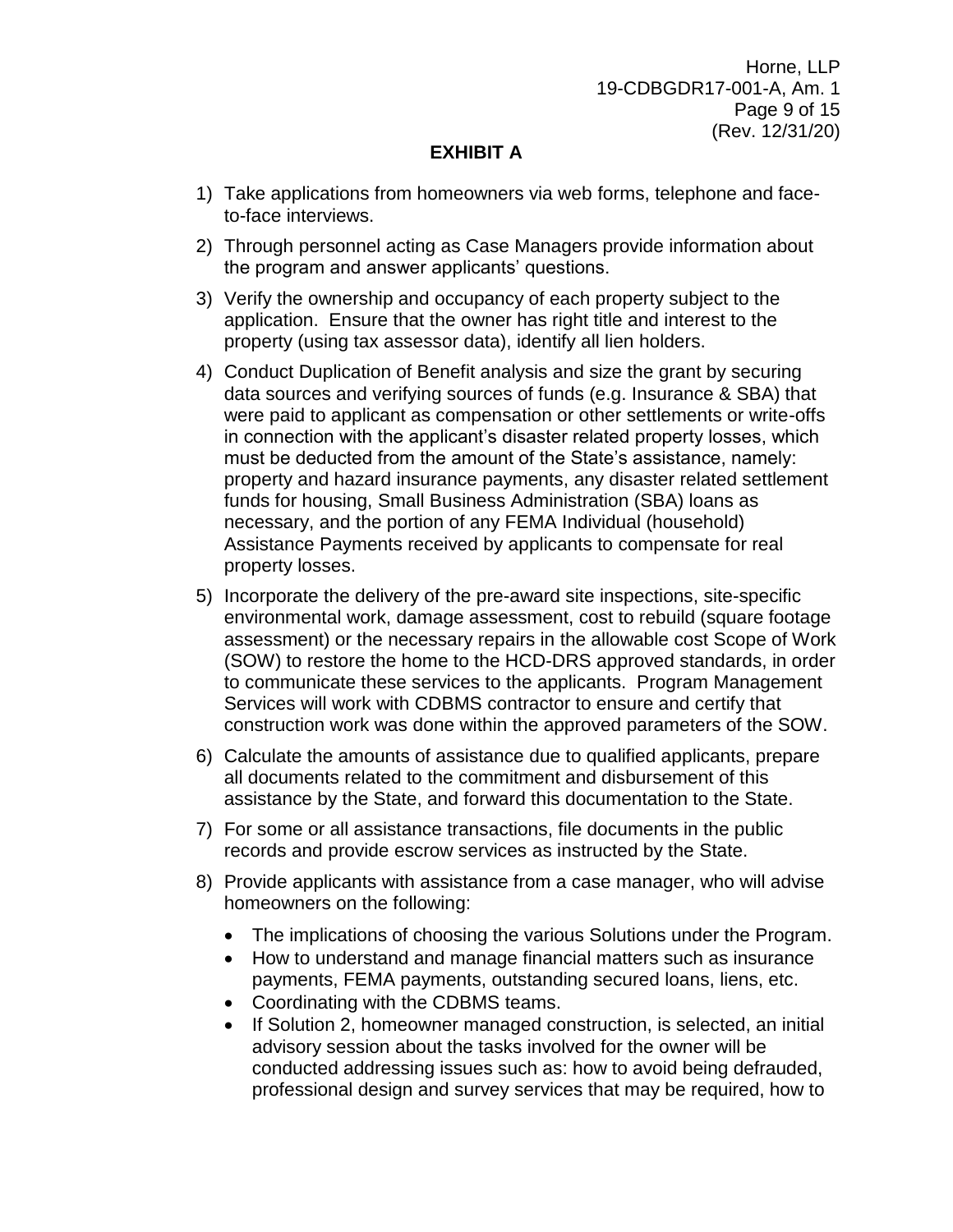Horne, LLP 19-CDBGDR17-001-A, Am. 1 Page 10 of 15 (Rev. 12/31/20)

## **EXHIBIT A**

identify services providers and building contractors through an online registry, and how to manage engagements with those service providers and contractors.

- 9) Ensure that the grant calculations are entered in the system of record as required by the State.
- 10) Obtain and verify all required calculation inputs that are to be captured in the system of record as required by the State, for each remaining applicant.
- 11) Communicate with the applicants regarding the status of their application, requests for additional information, or problems that may arise in conjunction with the application.
- 12) Generate award documents and schedule closings/acknowledgment of grant award meetings.
- 13) Process applications in accordance with the Program policies, procedures, and business processes.
- 14) Coordinate with applicants to resolve issues impacting previous and/or future grant disbursements.
- 15) Document all communications with the applicants regarding the status of their application and subsequent related processes, requests for additional information, or problems that may arise in conjunction with the application in the system of record.
- 16) Develop recommendations to ensure that applicants receive the most favorable benefit available.
- C. Task 2.3 Program Administration Services
	- 1) These services will include managerial tasks necessary for the management and administrative aspects of the project that shall include the following elements:
		- Responsible for ensuring that the Program components are administered in a way that is completely consistent and compliant with all applicable Federal and State statutes, regulations, and any other such guidance as may be issued by a Federal government or State governmental agency with jurisdiction.
		- Program planning, organization, contracting, scheduling and reporting to HCD-DRS, by completing a comprehensive set of written operational procedures explaining how, and by whom, all the Program elements necessary to meet the Program's goal to restore the damaged properties of eligible Homeowners will be accomplished. This must include the interaction of CDBMS contractor.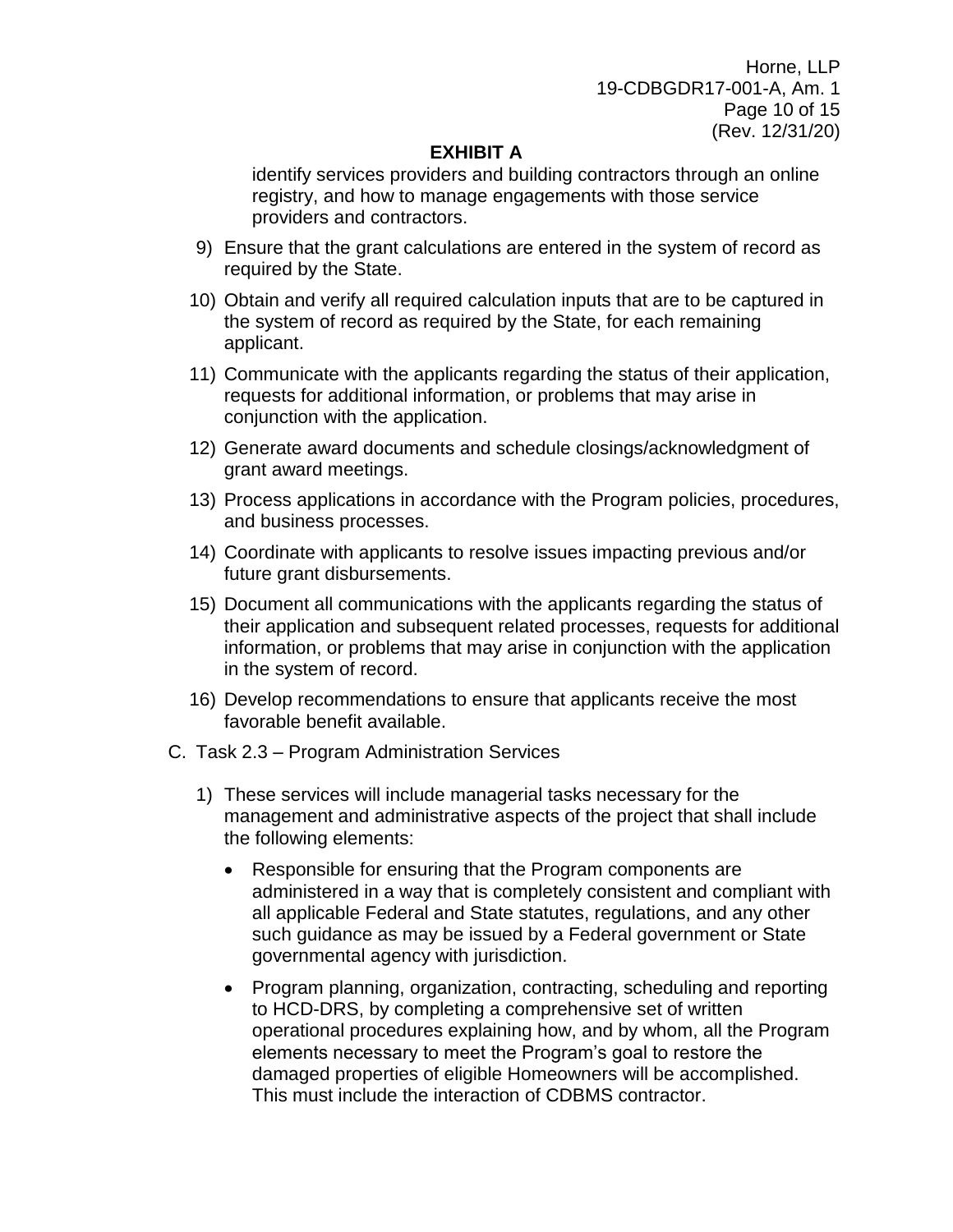Horne, LLP 19-CDBGDR17-001-A, Am. 1 Page 11 of 15 (Rev. 12/31/20)

## **EXHIBIT A**

- Research, analysis, acquisition, and maintenance of Graphic Information System (GIS) data.
- Administrative, accounting and recordkeeping functions that are compliant with all federal, state and program requirements.
- Training for specific workflow procedures.
- Costs for filing public notices and fees paid to agencies
- Title and escrow services
- 2) Coordination with HCD-DRS The Contractor will maintain a close coordination with HCD-DRS as needed, with anticipated communication daily. HCD-DRS will have "real time" access to all program data through web-based tools and management systems. In addition, the Contractor will coordinate with HCD-DRS and appropriate contractors to ensure the appropriate level of environmental review is performed and no work is conducted without HCD-DRS concurrence or authorization.
- D. Task 2.4 Accounting/Reporting and Closing
	- 1) Account for and reconcile all funds that are (a) requested and received from the State, (b) disbursed to applicants, (c) in process or in suspension, (d) returned by applicants and their insurance companies to the Program (through the insurance subrogation process), (e) returned as a result of grant recapture, and (f) returned by applicants and recipients who decide to no longer participate in the Program (g) Record confirmation of EFT and checks cleared. All funds should be accounted for through eGrants and an escrow account set up by the Contractor. The escrow account must meet standards agreed to by HCD Program Manager and the Contractor in writing.
	- 2) Administer the collection and processing of insurance subrogation funds; review and account for subrogation funds according to the Program policies and procedures; and, record the subrogated funds in the State's system of record.
	- 3) Provide reconciliation reports and other schedules and reports to the SPM on a prescribed periodic basis established by the State, via email.
	- 4) Provide the State with activity, financial and progress reports as required to support billing for services and preparation of reports for State monitoring agencies and HUD.
	- 5) Execute disbursement and draw requests according to Program policies, which at a high level include:
		- Notify the State of application approval and coordinate with the State for final approval.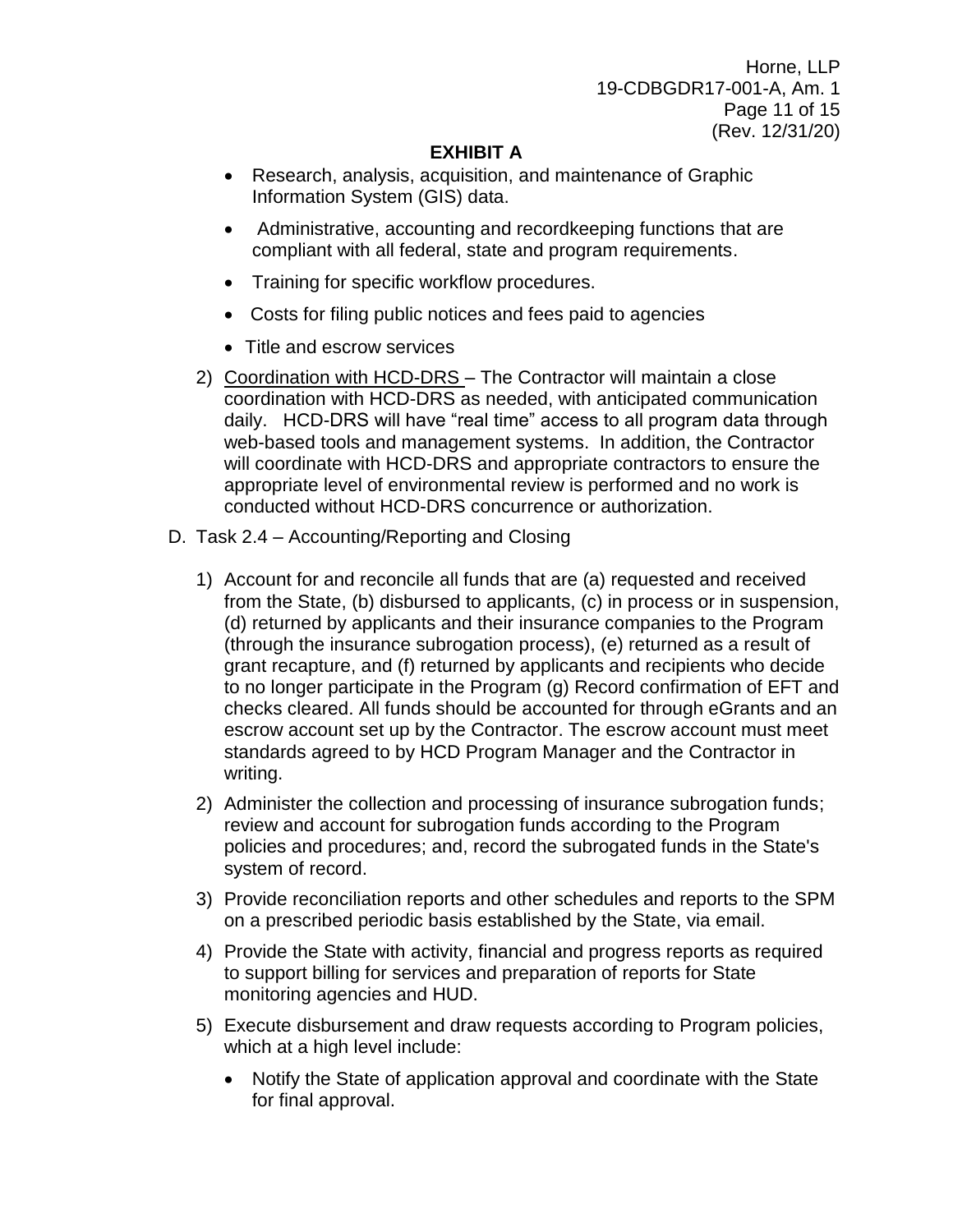Horne, LLP 19-CDBGDR17-001-A, Am. 1 Page 12 of 15 (Rev. 12/31/20)

## **EXHIBIT A**

- Address questions and issues related to each applicant's disbursement.
- Coordinate funding requests with the State.
- Process and approve payments submitted by the Construction Design-Build, Management Contractor
- Record and document all payments through Electronic Funds Transfer (EFT) confirmations or cleared checks.
- 6) Establish escrow accounts for applicants required to contribute funds towards the Construction Activities. The HCD Project Manager will support HCD in the review of invoices and determination of appropriate funding sources. These funds must be disbursed prior to draw request of CDBG-DR funds.
- E. Task 2.5 Applicant Relations
	- 1) Provide Housing Assistance (HA) staff to support inquiries made by the applicants via walk-ins, appointments, phone, email, or online submission. The Contractor will provide as Other Direct Cost (ODC) the necessary equipment, including a toll free phone number to accept and log all inquiries. HA support will be provided from 8:00 AM to 5:00 PM, Pacific, Monday through Friday, excluding State holidays.
	- 2) Perform routine functions such as fielding and routing inbound calls, making outbound calls to follow up with qualified applicants identified during targeted mailings, schedule follow up appointments, determine the status of an applicant, gather required documentation from the applicants, and assemble in the required format in the system of record.
	- 3) Track all inquiries in the applicable system of record.
	- 4) Coordinate with other functional areas to draft correspondence for targeted mass mailings and/or applicant status updates for State approval.
	- 5) Conduct applicant file research by reviewing internal documentation, regulations and policies, and any additional supporting documentation that has been submitted by the applicant.
	- 6) Develop a mediation (appeal) process to resolve disputes homeowners encounter.
- F. Task 2.6 Document Management
	- 1) Store and retrieve applicant documents, applicant-related emails, written correspondence, training material, decision logs, and Program policy and procedures (along with information leading up to the policy and procedures decisions) in an electronic environment for quick retrieval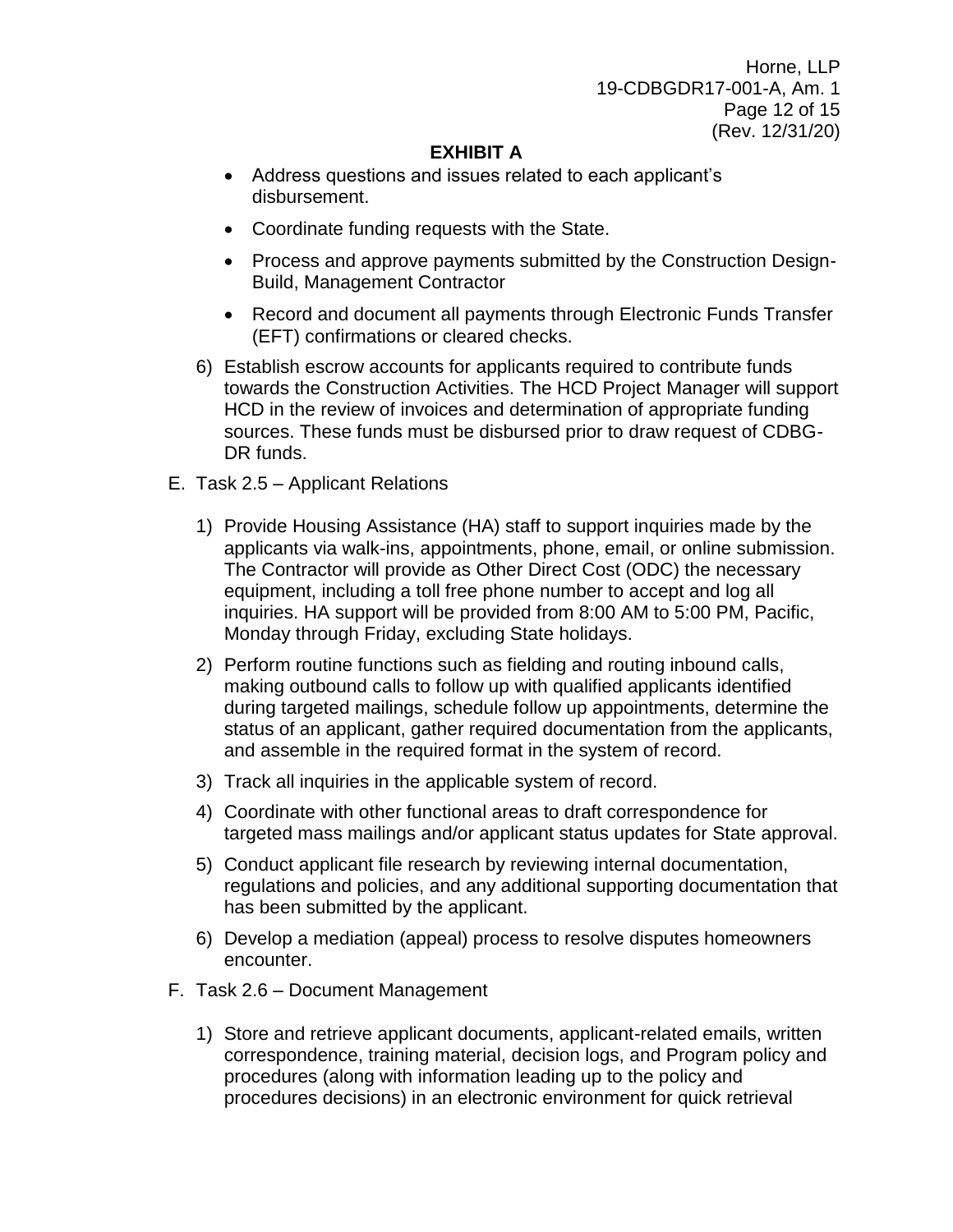Horne, LLP 19-CDBGDR17-001-A, Am. 1 Page 13 of 15 (Rev. 12/31/20)

## **EXHIBIT A**

according to State and Federal guidelines for record retention. All documents and materials are the State's property.

- 2) Process, scan and upload documentation into the respective systems of record and/or a virtual location to be determined by the State. This may include documentation for existing applications and any other documentation resulting from quality assurance reviews.
- 3) Perform periodic file inventory.
- 4) Perform mail intake services.
- 5) Coordinate with other functional areas to execute targeted mass mailings (letter campaigns).
- 6) Document and store records electronically for every meeting between Contractor and the State and provide such documentation to the State.
- G. Task 2.7 Anti-Fraud, Waste and Abuse (AFWA)
	- 1) Perform process management, file review, reporting and document management, as required for the following
		- Internal and external audits (federal, State and Legislative);
		- Analytic outlier reports;
		- Potential fraud investigations; and,
		- Responses to public record request(s), subpoenas, and prosecutorial support.
		- Develop and manage internal quality control processes to ensure consistency among a large number of staff.
		- Develop anti-fraud, waste and abuse policies and procedures, subject to State approval.
		- Report findings to the State.
- H. Task 2.8 Public Relations/Outreach
	- 1) Coordinate outreach efforts, including call-out and letter campaigns, in accordance with an outreach plan to be developed by the Contractor and approved by the SPM. All final outreach materials will be compliant with Section 508 ADA access and State of California AB 434 as necessary utilizing the Adobe Pro DC Accessibility Tool, a color contrast analyzer tool such as:

[https://developer.paciellogroup.com/resources/contrastanalyser/,](https://developer.paciellogroup.com/resources/contrastanalyser/) and a screen reader tool such as<https://www.nvaccess.org/> to determine compliance.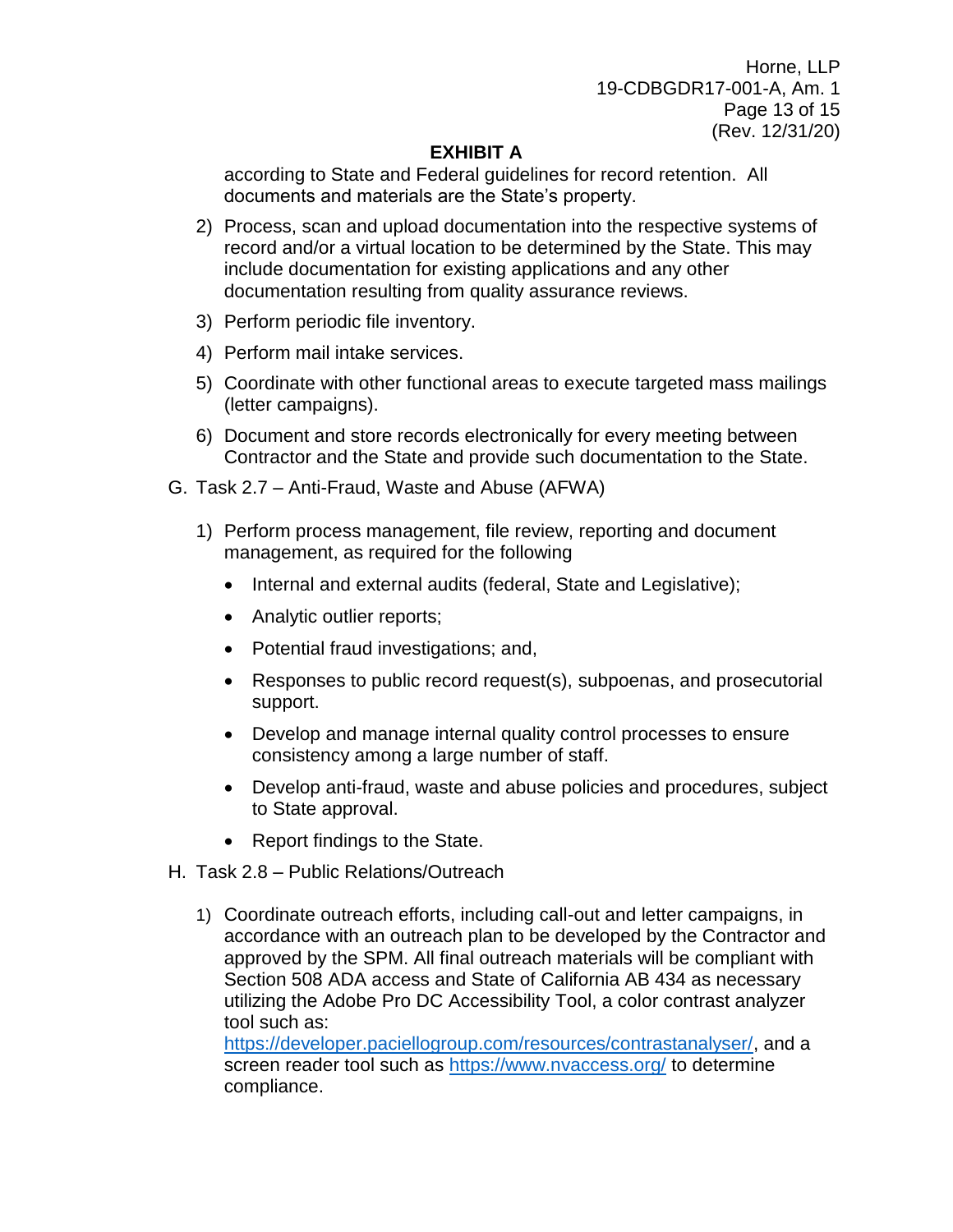## **EXHIBIT A**

- I. Task 2.9 Policy and Training
	- 1) Develop training administration procedures that ensure uniform and efficient training for all staff, including HCD-DRS staff.
	- 2) Maintain, update, and develop a centralized electronic repository to store current and historical policies and procedures, system design training materials and release notes, and all other related materials.
	- 3) Provide staff on-boarding process for new and current hires.
	- 4) Cross-train the Program staff as required
	- 5) Coordinate, integrate, and manage the training activities of all staff responsible for providing the Program services.
	- 6) Coordinate, integrate, and manage training activities of all staff responsible for communicating construction management documentation and services.
	- 7) Review the Program procedures to ensure that all training materials follow the Program policies and procedures, updating materials as necessary.
- J. Task 2.10 Grant Recapture
	- 1) Develop grant recapture procedures.
	- 2) Implement recapture process for applicants that may be required to return funds under the Program rules.
- K. Task 2.11– Reporting
	- 1) Create reports to track performance, inventory, staffing levels and status of homeowners throughout the process.
	- 2) Prepare pipeline report monthly which provides data required by HCD-DRS to monitor the progress of the Program.
	- 3) Prepare flow charts of Program processes.
	- 4) Create charts and maps of designated areas as requested by HCD-DRS.
	- 5) Reconcile all federal funds requested and drawn from HUD, as applicable for the Program and awarded to grant recipients.

### **10. Task 3 – Close-Out of ReCoverCA**

- A. Close out files for all applications and closed transactions, including electronic files related to all stages of processing applications from the Program.
- B. Provide final program activity and financial reports to the SPM and SPS.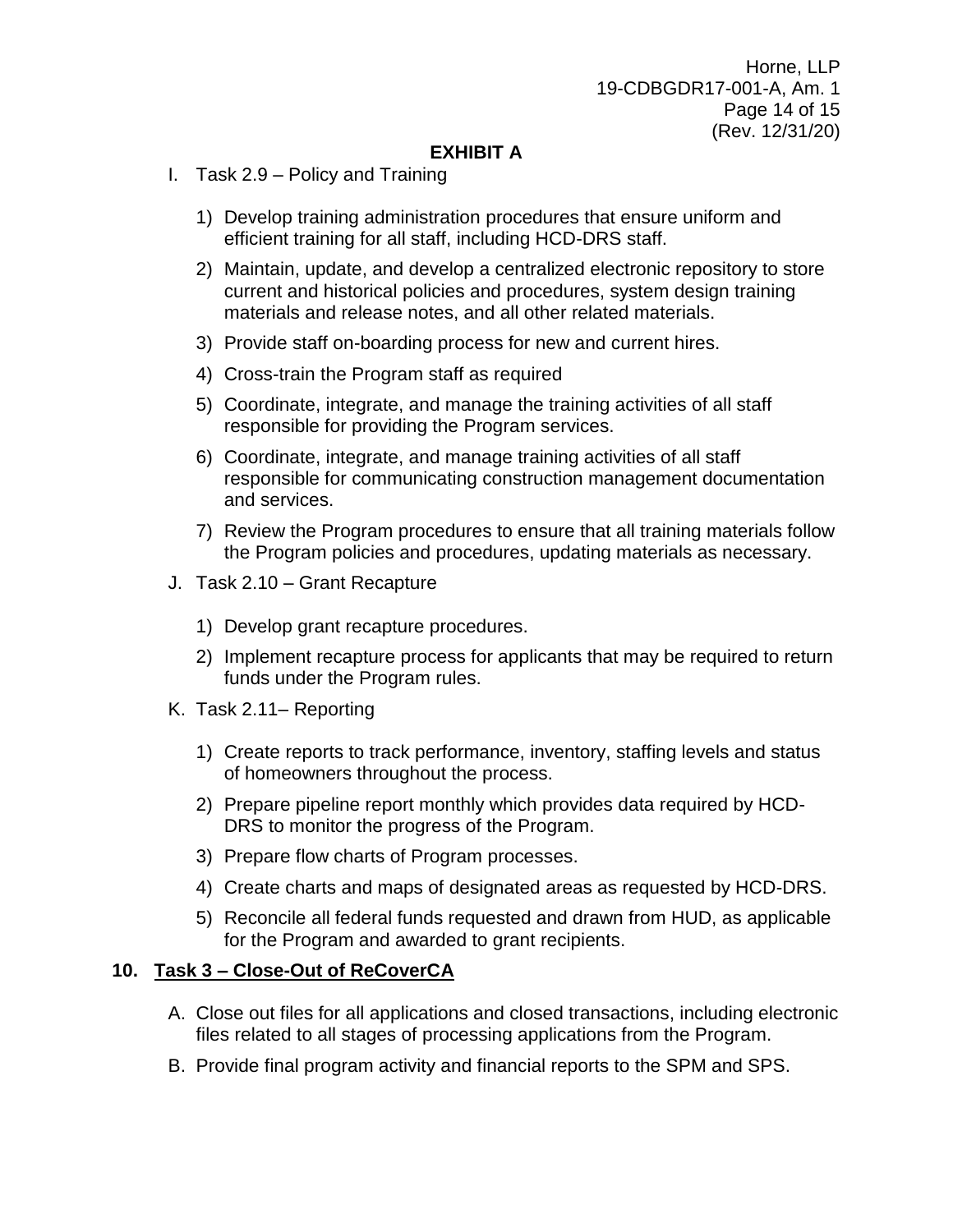Horne, LLP 19-CDBGDR17-001-A, Am. 1 Page 15 of 15 (Rev. 12/31/20)

# **EXHIBIT A**

- C. Provide all other documentation and certifications required by the contract and terms of the federal funding to the SPM and SPS.
- D. Participate in and cooperate with all activities associated with any transition to a successor staff, including but not limited to education and training.

## **11. Deliverables**

- A. Tasks to be accomplished under the contract will be addressed in contract and communicated deliverables, performance measures, and timelines, among other HCD-DRS requirements.
- B. The Contractor shall work with the HCD-DRS management and HCD's CDBG-DR Prime Grant Management Services Consultant to determine which metrics shall be measured and monitored for adequate contract performance. The Contractor should also develop processes and systems for routinely measuring and reporting deliverables and evaluation results. These processes should also include goal setting and process improvement to foster a continuous evaluation and improvement of environment.

## **12. Effective Date and Term**

- A. This Agreement is effective upon approval by DGS. The termination date of this Agreement is three years from DGS approval, unless extended pursuant to subparagraph B below. No services shall be provided before approval by DGS, or after the termination date.
- B. This term of this Agreement shall commence on the Agreement Effective Date and span three (3) years, with six (6) optional extensions not to exceed a total of nine (9) years.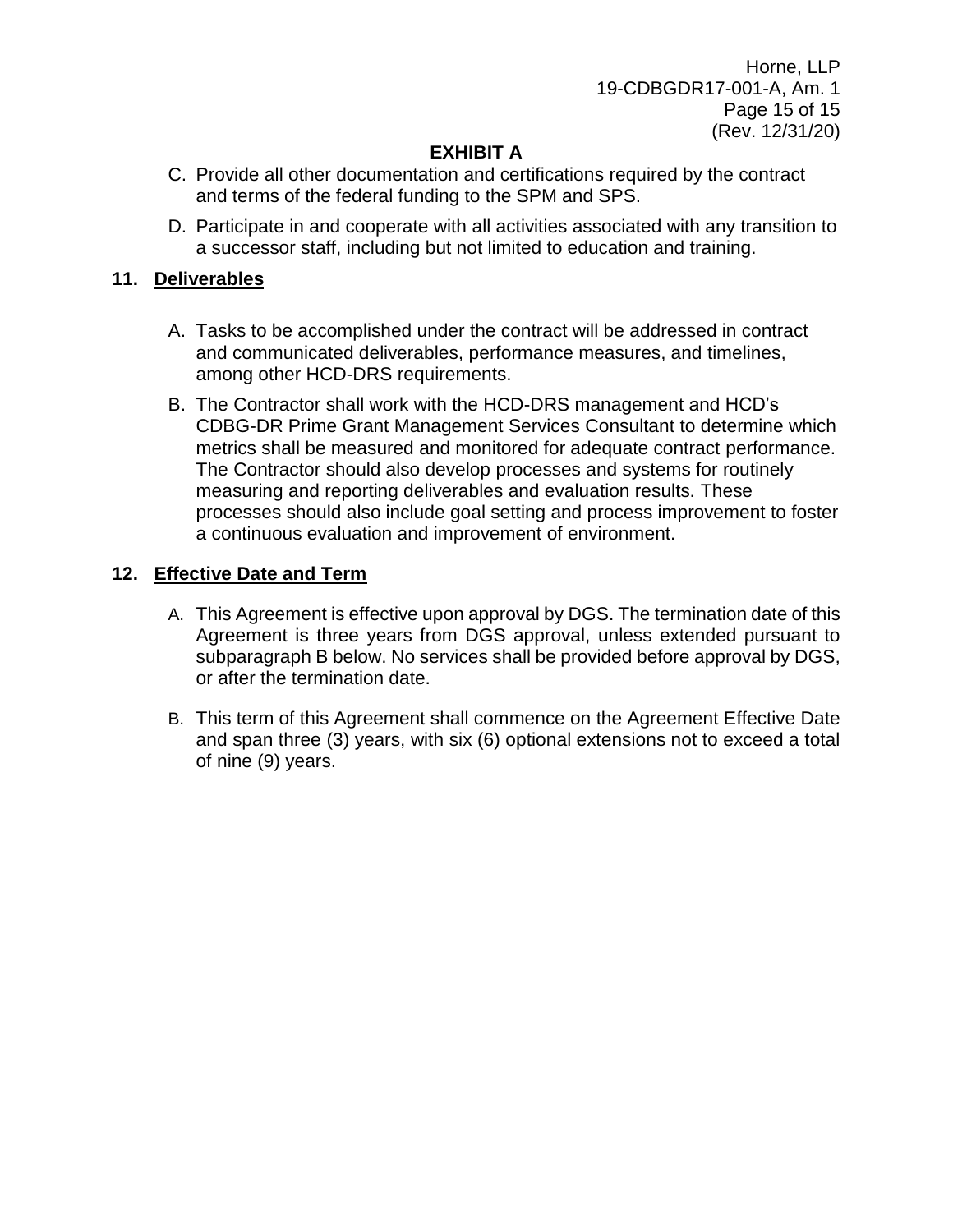Horne, LLP 19-CDBGDR17-001-A, Am.1 Page 1 of 7 (Rev. 12/31/20)

#### **EXHIBIT B**

### **BUDGET DETAIL AND PAYMENT PROVISIONS**

#### **1. Agreement Amount**

The total amount of this Agreement shall not exceed \$13,614,770.40.

- The total amount of this Agreement for work related to the 2017 disasters shall not exceed \$2,963,268.00.
- The total amount of this Agreement for work related to the 2018 disasters shall not exceed \$10,651,502.40

#### **2. Invoicing and Payment**

- A. Contractor shall invoice on a time-and-materials basis, with the total of all invoices not to exceed the amounts shown in Section 2, Budget Detail of this Exhibit.
- B. Contractor shall submit invoices in arrears either on a monthly or quarterly interval.
- C. For services satisfactorily rendered, and upon receipt and approval of the invoices, HCD agrees to compensate the Contractor the invoiced amount.
- D. Invoices must include this Agreement number and a Purchase Order number. The Purchase Order number will be provided at a later time by the Contract Manager. Handwritten Agreement number is not acceptable.
- E. Invoices Submission for Contracts Managed Through Grants Network:
	- 1) The vendor must set up an account in the Grants Network system at [www.gn.ecivis.com.](http://www.gn.ecivis.com/) The program link will be provided after contract execution.
	- 2) Invoices shall be submitted through the vendor's Grant Network account and will include all supporting documentation as an upload in the Financial Report (reimbursement request).
	- 3) Supporting documentation must include:
		- Invoice summary which include:
			- a) The performance period,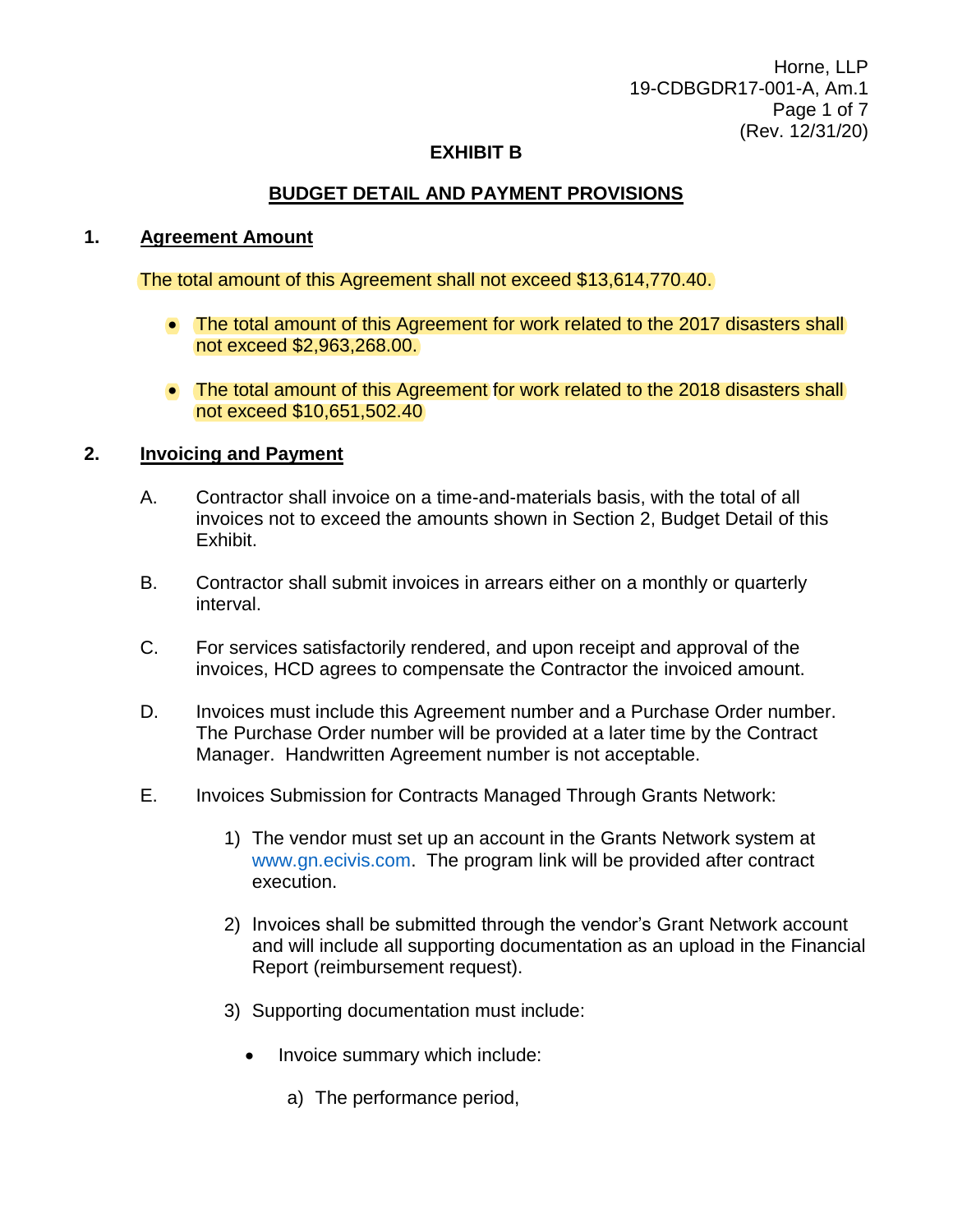Horne, LLP 19-CDBGDR17-001-A, Am.1 Page 2 of 7 (Rev. 12/31/20)

## **EXHIBIT B**

- b) Contract number,
- c) Purchase order number,
- d) Names of worker's being included in the invoice broken out by task line item. Their total hours by task must be clear.
- e) The total amount being invoiced
- Official timesheets for every person (vendor staff and subcontractors) included on the invoice. The timesheet must clearly show the worker's name and hours worked for each day.
- A clear crosswalk of deliverables/accomplishments for which time is being billed, with a narrative explaining what work was being done during the time being billed. Generally, this is shown as a grid with column headings such as: Date, Task, Employee, Description of Services and Hours.
- The timesheets and the crosswalk must match staff, tasks, hours, costs and performance period being billed.

### **3. Budget Contingency Clause**

- A. It is mutually agreed that if the Budget Act of the current year and/or any subsequent years covered under this Agreement does not appropriate sufficient funds for the contract, this Agreement shall be of no further force and effect. In this event, HCD shall have no liability to pay any funds whatsoever to Contractor or to furnish any other considerations under this Agreement and Contractor shall not be obligated to perform any provisions of this Agreement.
- B. If funding for any fiscal year is reduced or deleted by the Budget Act for purposes of this contract, HCD shall have the option to either cancel this Agreement with no liability occurring to HCD or offer an agreement amendment to Contractor to reflect the reduced amount.

## **4. Prompt Payment Clause**

Payment will be made in accordance with Chapter 4.5 (commencing with Section 927) of Part 3 of Division 3.6 of Title 1 of the Government Code.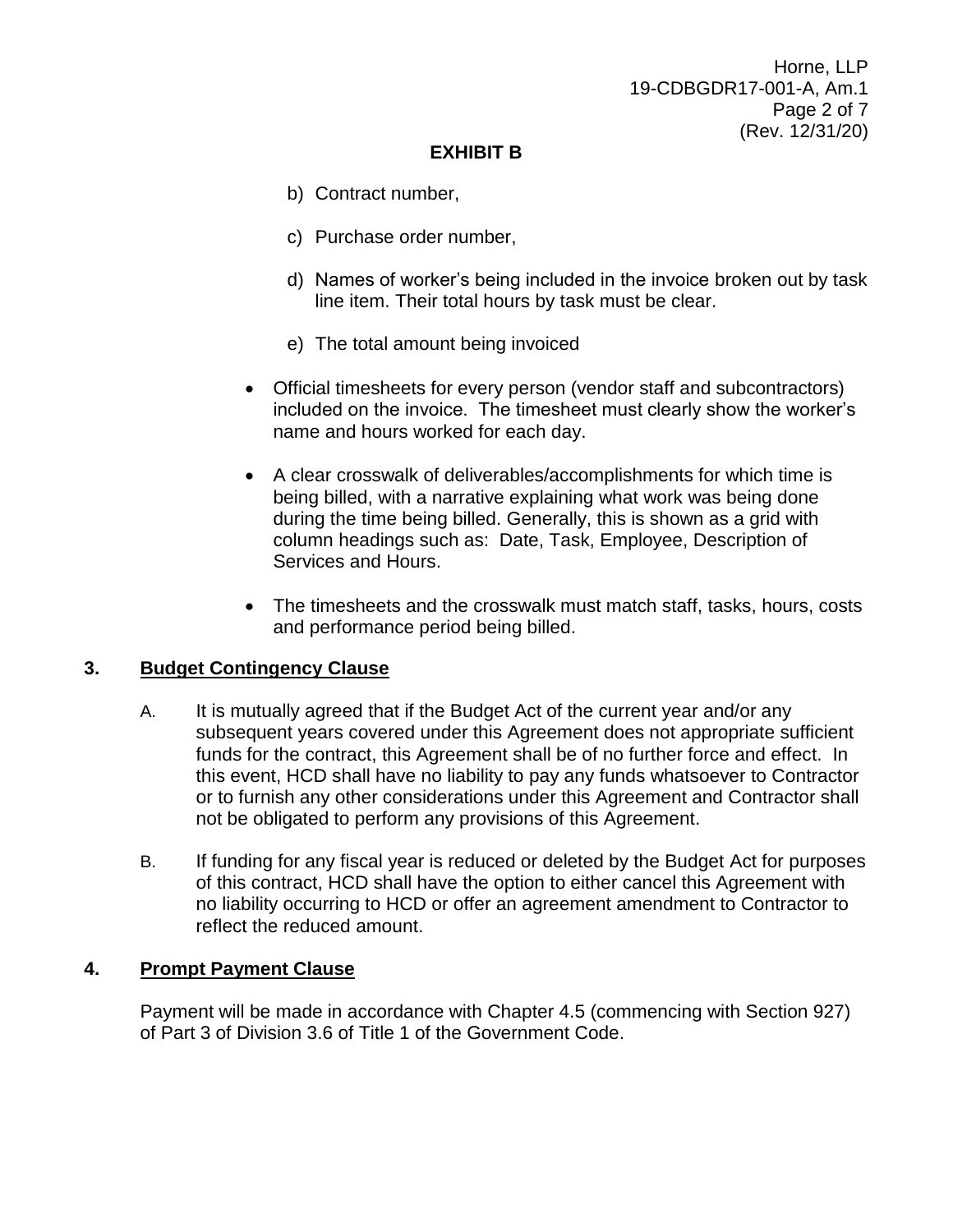Horne, LLP 19-CDBGDR17-001-A, Am. 1 Page 1 of 12 (Rev. 12/31/2020)

#### **EXHIBIT D**

## **HCD ADDITIONAL CONTRACT TERMS**

## **PERSONAL/CONSULTING SERVICES**

#### **1. Interpretation**

In the interpretation of this Agreement, any inconsistencies between the State of California General Terms and Conditions (GTC - 04/2017) and the terms of this Agreement and exhibits or attachments shall be resolved in favor of the GTC – 04/2017.

#### **2. Publications and Reports**

- A. Unless otherwise provided for in this Agreement, Contractor shall:
	- 1) Incorporate any comments or revisions required by HCD into any publication or report and shall not publish any material until it receives final written HCD approval from the Contract Manager.
	- 2) Furnish one copy of each publication and report required plus one reproducible original. Any publication or report produced in PDF must be supplied to HCD in an unlocked, Word or Excel format.
- B. Illustrations, maps and graphs in summaries and publications and reports shall be developed in a manner which allows the complete illustration to be contained on a single 8-1/2 by 11 page unless specific written approval is given to the contrary.
- C. Graphs, illustrations and printed materials shall be printed in a single color throughout each publication unless prior written HCD approval is granted.
- D. Contractor's name shall appear only on the cover and title page of publications and reports and summaries. Covers and title pages will read as follows:

### **DEPARTMENT OF HOUSING & COMMUNITY DEVELOPMENT TITLE OF PUBLICATION BY (CONTRACTOR)**

- E. HCD retains ownership of and reserves the right to use and reproduce all publications and reports and data produced and delivered pursuant to this Agreement.
- F. If the publication and/or report are prepared by nonemployees of HCD, it shall contain the numbers and dollar amounts of all contracts and subcontracts relating to the preparation of the report in a separate section of the report (Government Code Section 7550).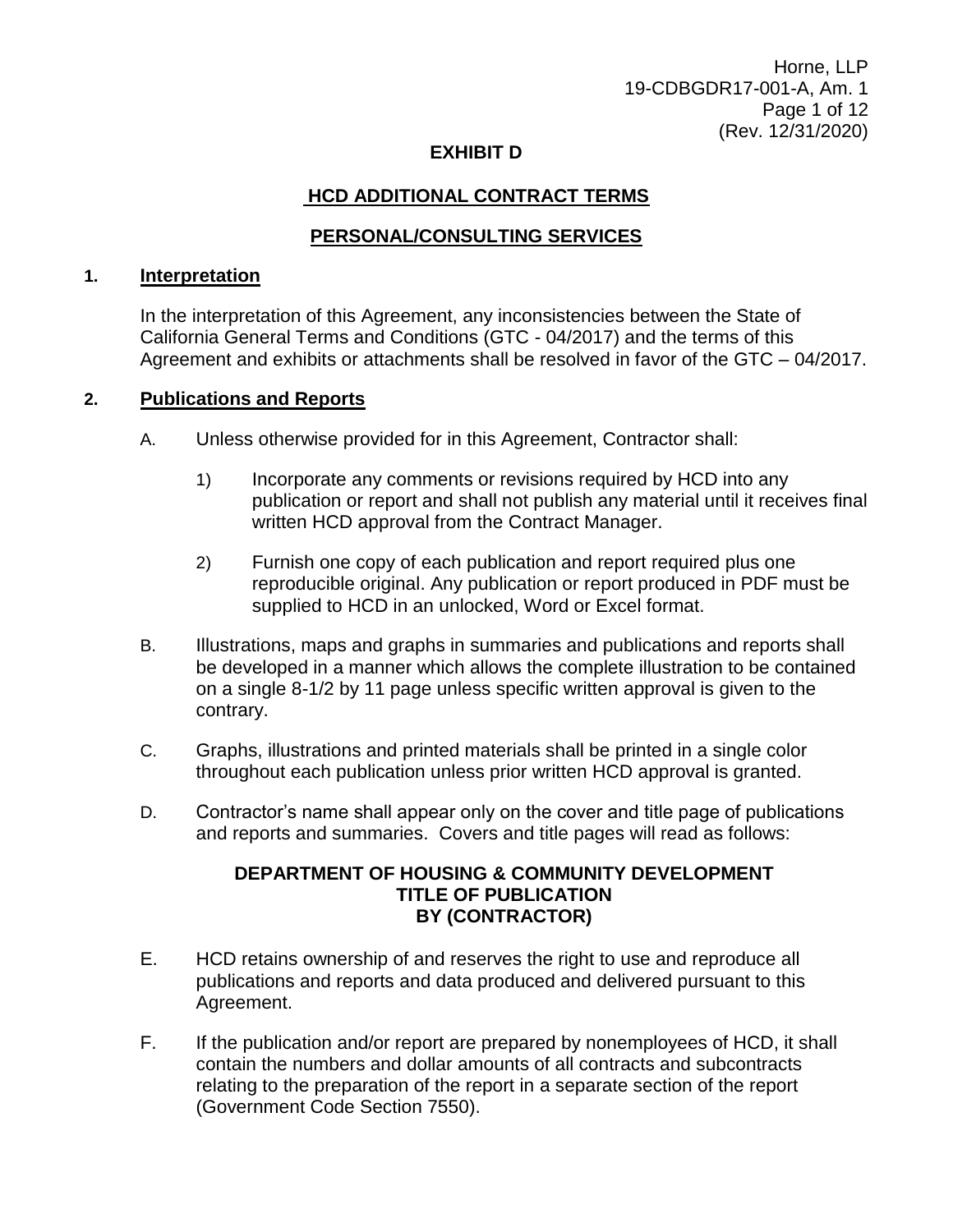## **EXHIBIT D**

#### **3. Progress Reports**

Except as otherwise specified, in writing, by HCD, Contractor shall provide a progress report in writing once a month. This progress report shall include, but not be limited to, a statement that the Contractor is or is not on schedule, any pertinent reports or interim findings, and an opportunity to discuss any difficulties or special problems so that remedies can be developed as soon as possible.

#### **4. Presentation**

Upon HCD's request, Contractor shall meet with HCD to present any findings, conclusions and recommendations required per this Agreement.

#### **5. Report Delivery**

All reports, or other communications except invoices, are to be delivered to the Contract Manager, as outlined in Exhibit A.3.

#### **6. HCD Staff**

HCD staff shall be permitted to work side by side with Contractor's staff to the extent and under conditions that may be directed by the Contract Manager. In this regard, HCD staff will be given access to all data, working papers, etc., which Contractor may seek to utilize.

### **7. Confidentiality of Data and Documents**

- A. Contractor will not disclose data or documents or disseminate the contents of the final or any preliminary report without the express prior written permission of the Contract Manager.
- B. Permission to disclose information or documents on one occasion, or public hearings held by HCD relating to the same, shall not authorize Contractor to further disclose such information or documents on any other occasion.
- C. Contractor will not comment publicly to the press or any other media regarding its data or documents, or HCD's actions on the same, except to HCD staff, Contractor's own personnel involved in the performance of this Agreement, or at a public hearing, or in response to questions from a legislative committee.
- D. If requested by HCD, the Contractor shall require each of its employees or officers, who will be involved in the performance of this Agreement, to agree, in writing, to the above terms in an HCD approved form. Contractor shall supply HCD with evidence of the employee or officer's signature on the HCD form.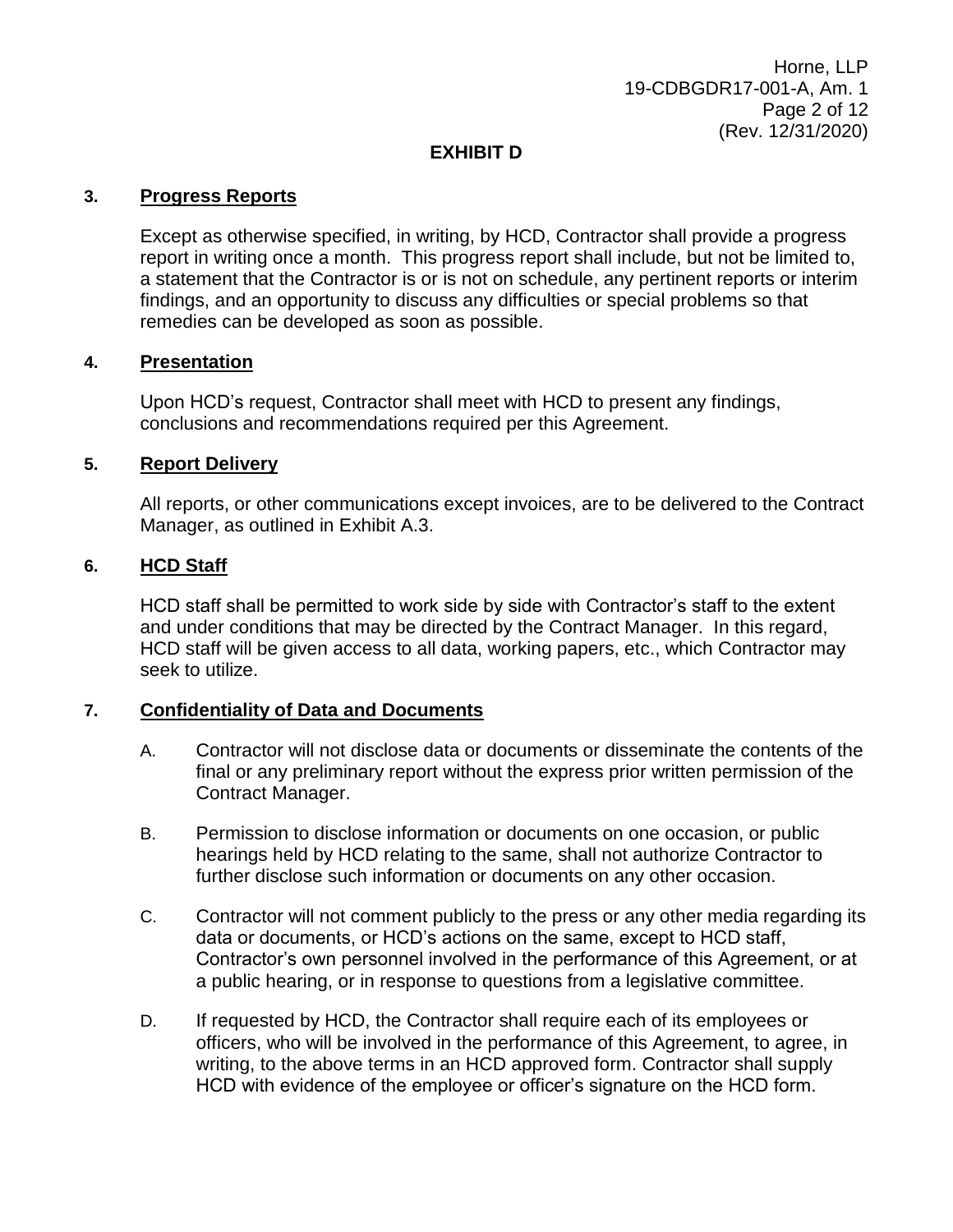## **EXHIBIT D**

- E. To the extent that HCD has approved the use of subcontractors in this Agreement, Contractor shall include in its agreements with each approved subcontractor the foregoing provisions related to the confidentiality of data and the non-disclosure of the same.
- F. Contractor may, at its own expense, and upon written approval by the HCD Contract Manager, publish or utilize, 90 days after any data or document submittal to HCD per this Agreement has become a part of the public record and shall include the following legend:

## **Legal Notice**

This report was prepared as an account of work sponsored by HCD but does not necessarily represent the views of HCD or any of its employees except to the extent, if any, that it has formally been approved by HCD. For information regarding any such action, communicate directly with HCD at P.O. Box 952050, Sacramento, California, 94252-2050. Neither HCD nor the State of California, nor any officer or employee thereof, or any of its contractors or subcontractors makes any warranty, express or implied, or assumes any legal liability whatsoever for the contents of this document, nor does any party represent that use of the data contained herein would not infringe upon privately owned rights.

### **8. Provisions Relating to Data**

- A. "Data" as used in this Agreement means recorded information, regardless of form or characteristics, of a scientific or technical nature. It may be, for example, document research, experimental, developmental or engineering work; or be used to define a design or process; or support a premise or conclusion asserted in any deliverable document called for by this Agreement. The data may be graphic or pictorial delineations in media, such as drawings or photographs, charts, tables, mathematical modes, collections, extrapolations of data or information, etc. It may be in machine form, punched cards, magnetic tape, computer printouts, or retained in computer memory.
- B. "Proprietary data" is such data as the Contractor has identified in a satisfactory manner as being under Contractor's control prior to commencement of performance of this Agreement and which has been reasonably demonstrated as being of a proprietary force and effect at the time this Agreement is commenced.
- C. "Generated data" is that data which the Contractor has collected, collated, recorded, deduced, read out or postulated for utilization in the performance of this Agreement. Any electronic data processing program, model or software system developed or substantially modified by the Contractor in the performance of this Agreement at HCD's expense, together with complete documentation thereof, shall be treated in the same manner as generated data.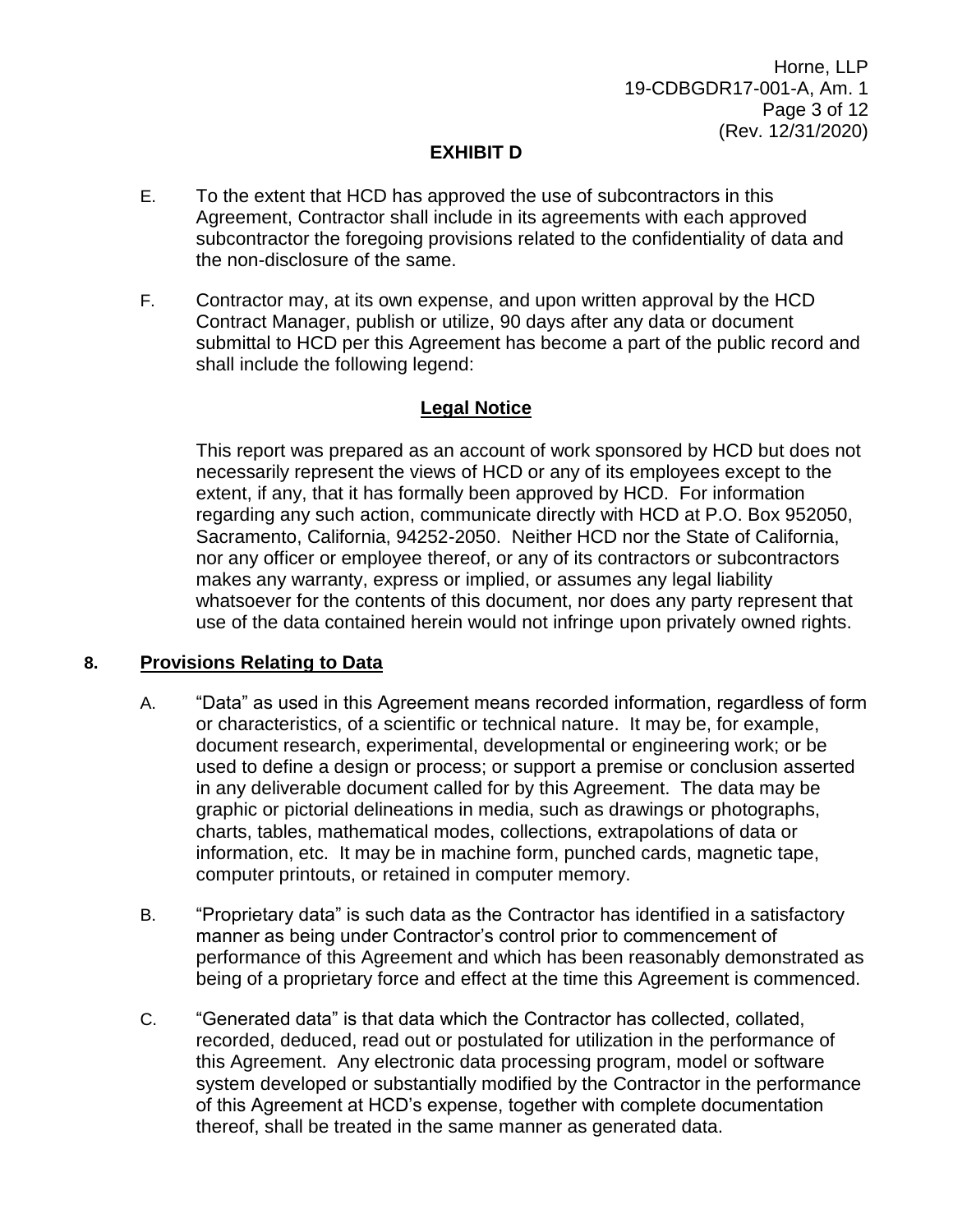Horne, LLP 19-CDBGDR17-001-A, Am. 1 Page 4 of 12 (Rev. 12/31/2020)

## **EXHIBIT D**

- D. "Deliverable data" is that data which under terms of this Agreement is required to be delivered to HCD, in accordance with the terms of this Agreement. Such data shall be the property of HCD.
- E. "Generated data" shall be the property of HCD unless and only to the extent that it is specifically provided otherwise herein.
- F. As to generated data which is reserved to the Contractor by express terms and as to any preexisting or proprietary data which has been utilized to support any premise, postulate or conclusion referred to or expressed in any deliverable hereunder, Contractor shall preserve the same in a form which may be introduced in evidence in a court of competent jurisdiction at Contractor's own expense for a period of not less than three years after acknowledged receipt by HCD of the final report or termination of this Agreement and any and all amendments hereto, or for three years after the conclusion or resolution of any and all audits or litigation relevant to this Agreement, whichever is later.
- G. Prior to the expiration of such time and before changing the form of or destroying any such data, Contractor shall notify HCD, in writing, of any such contemplated action. HCD may within 30 days after said notification determine whether it desires said data to be further preserved and, if HCD elects, the expense of further preserving said data shall be paid for by HCD. Contractor agrees HCD shall have unrestricted reasonable access to the same during said three-year period and throughout the time during which said data is preserved in accordance with this Agreement, and Contractor agrees to use best efforts to furnish competent witnesses or identify such competent witnesses to testify in any court of law regarding said data.

### **9. Amendments**

Amendments to this Agreement are allowed and shall follow the rules and guidelines outlined in the current State Contracting Manual (SCM) Vol 1, including but not limited to the following:

- A. The time for performance of the tasks and items within the budget may be changed with prior written approval of the Contract Manager. However, the term of this Agreement or contract amount may only be changed by formal amendment.
- B. HCD reserves the right to amend this Agreement at any time during this Agreement term, should it become necessary to complete the agreed upon Work outlined in the Original Agreement and upon approval by HCD/DGS.
- C. Dollar amount and timeframe shall be determined based on the procurement method used.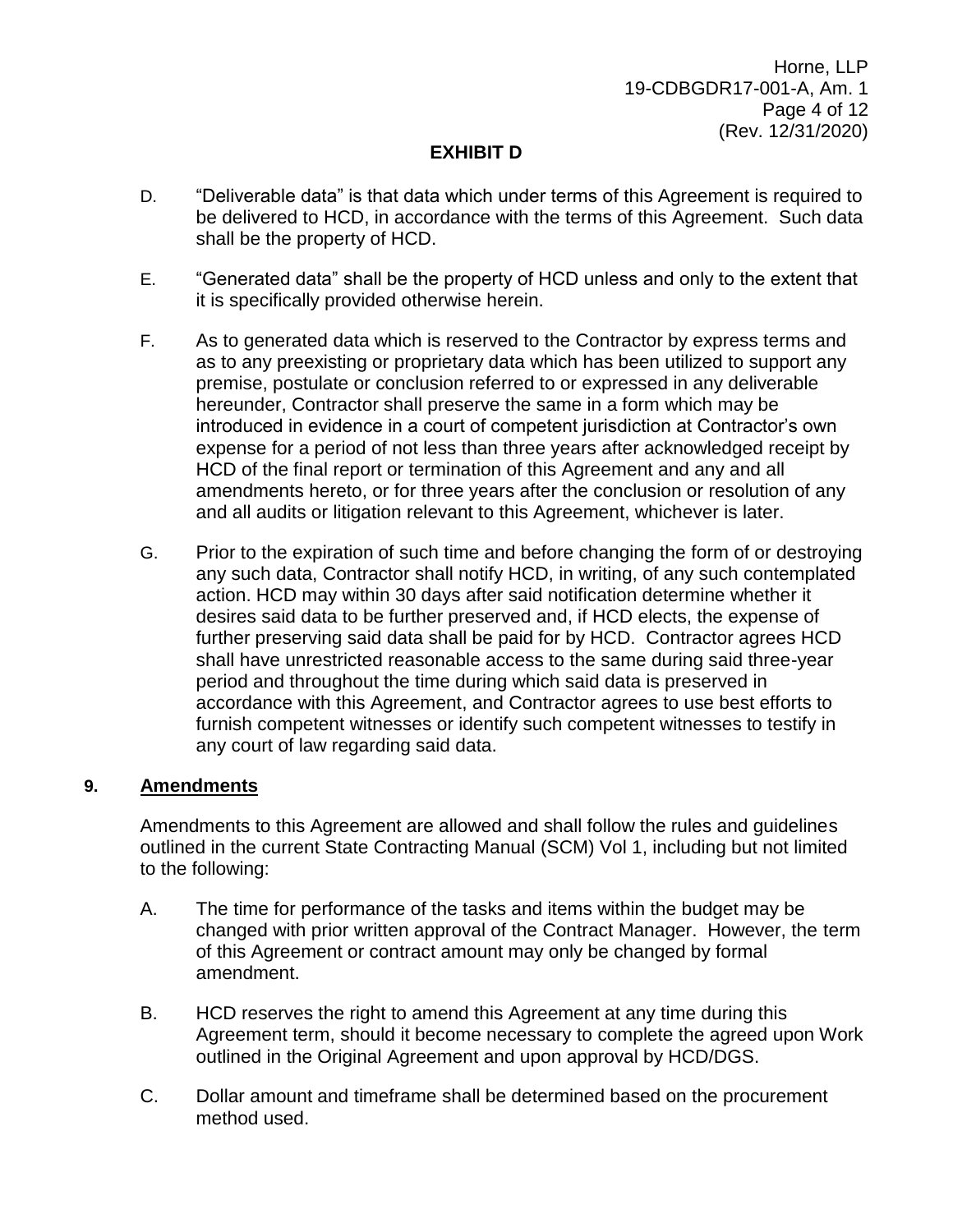Horne, LLP 19-CDBGDR17-001-A, Am. 1 Page 5 of 12 (Rev. 12/31/2020)

### **EXHIBIT D**

#### **10. Approval of Product**

Each product to be approved under this Agreement shall be approved by the Contract Manager. HCD's determination as to satisfactory work shall be final absent fraud, mistake or arbitrariness.

#### **11. Substitutions**

Contractor's key personnel as indicated in its proposal may not be substituted without the Contract Manager's prior written approval. Notice to either party may be given by email as provided in Exhibit A.3. Such notice shall be effective when received as indicated on email. Alternatively, notice may be given by personal delivery by any means whatsoever to the party and such notice shall be deemed effective when delivered.

#### **12. Waiver**

No waiver of any breach of this Agreement shall be held to be a waiver of any other or subsequent breach. All remedies afforded in this Agreement shall be taken and construed as cumulative; that is, in addition to every other remedy provided therein or by law. Failure of HCD to enforce at any time the provisions of this Agreement, or require at any time performance by Contractor of any provisions, shall in no way be construed to be a waiver of such provisions nor to affect the validity of this Agreement or the right of HCD to enforce said provisions.

#### **13. Merger Clause**

This statement of the agreement between the parties hereto constitutes the complete, exclusive, and fully integrated statement of their agreement in connection with the subject matter of this Agreement. As such, this Agreement supersedes all prior and contemporaneous discussions and understandings between the parties and is the sole expression of their agreement.

### **14. Captions**

The clause headings appearing in this Agreement have been inserted for the purpose of convenience and ready reference. They do not purport to and shall not be deemed to define, limit or extend the scope or intent of the clauses to which they pertain.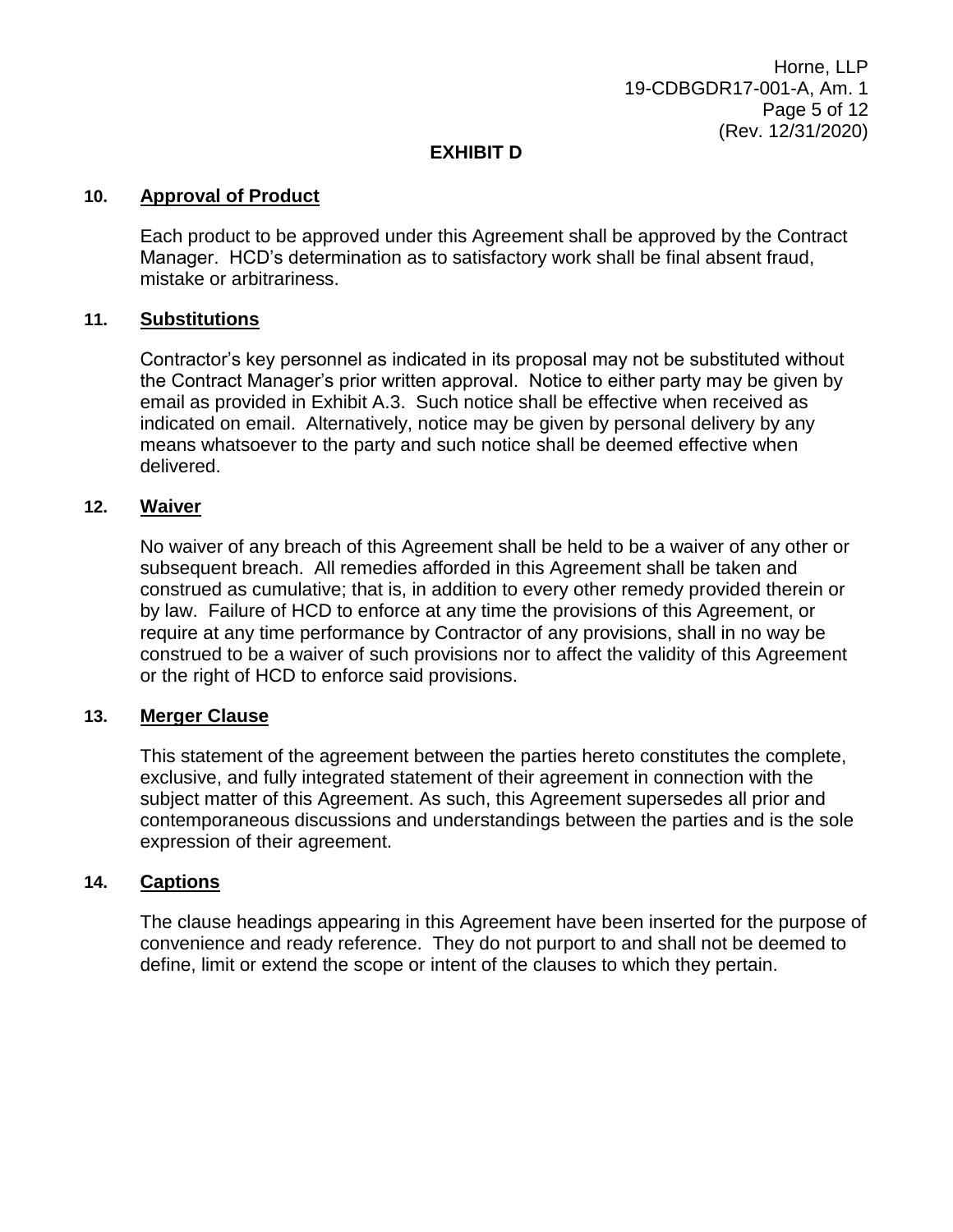### **EXHIBIT D**

#### **15. Public Hearings**

If public hearings on the subject matter dealt with in this Agreement are held within one year from this Agreement's expiration date, the Contractor shall make available to testify the personnel assigned to this Agreement at the hourly rates specified in the Contractor's proposed budget. HCD will reimburse Contractor for travel of said personnel at the contract rates for such testimony, as may be requested by HCD.

#### **16. Force Majeure**

"Force Majeure" is an unforeseeable event outside of a party's reasonable control which prevents or delays performance of that party's obligations under this Agreement. Such event does not include the normal risks a party assumes when it enters a contract. A Force Majeure event is a natural disaster such as an earthquake, flood, hurricane, pandemic, an Act of God, act of war, act of public enemies of this state or of the United States, or other similar event.

Force Majeure also includes actions or measures taken by any governmental authority, including executive orders, public health orders, other governmental orders, laws, regulations, or other government actions taken in response to a "Force Majeure" event, such as a quarantine or other restriction which prevents or delays the performance of a party's obligations under this Agreement.

The party asserting "Force Majeure" must give written notice to the other party to this Agreement within ten (10) days of the occurrence of the asserted Force Majeure event, with such notice to be given in accordance with the notice provisions of this Agreement. Such notice must include a description of the Force Majeure event, how said event has prevented or delayed the party's ability to perform its obligations under this Agreement, a description of reasonable measures the asserting party proposes to take to resume performance of its obligations under this Agreement, and a date by which the party anticipates it will resume performance of its obligations.

### **17. Permits and Licenses**

Contractor shall procure and keep in full force and effect during the term of this Agreement all permits, registrations and licenses necessary to accomplish the work specified in this Agreement and give all notices necessary and incident to the lawful prosecution of the work. Contractor shall keep informed of, observe, comply with, and cause all of its agents and employees to observe and comply with all prevailing Federal, State, and local laws, and rules and regulations made pursuant to said Federal, State, and local laws, which in any way affect the conduct of the work of this Agreement. If any conflict arises between provisions of the plans and specifications and any such law above referred to, then the Contractor shall immediately notify HCD in writing.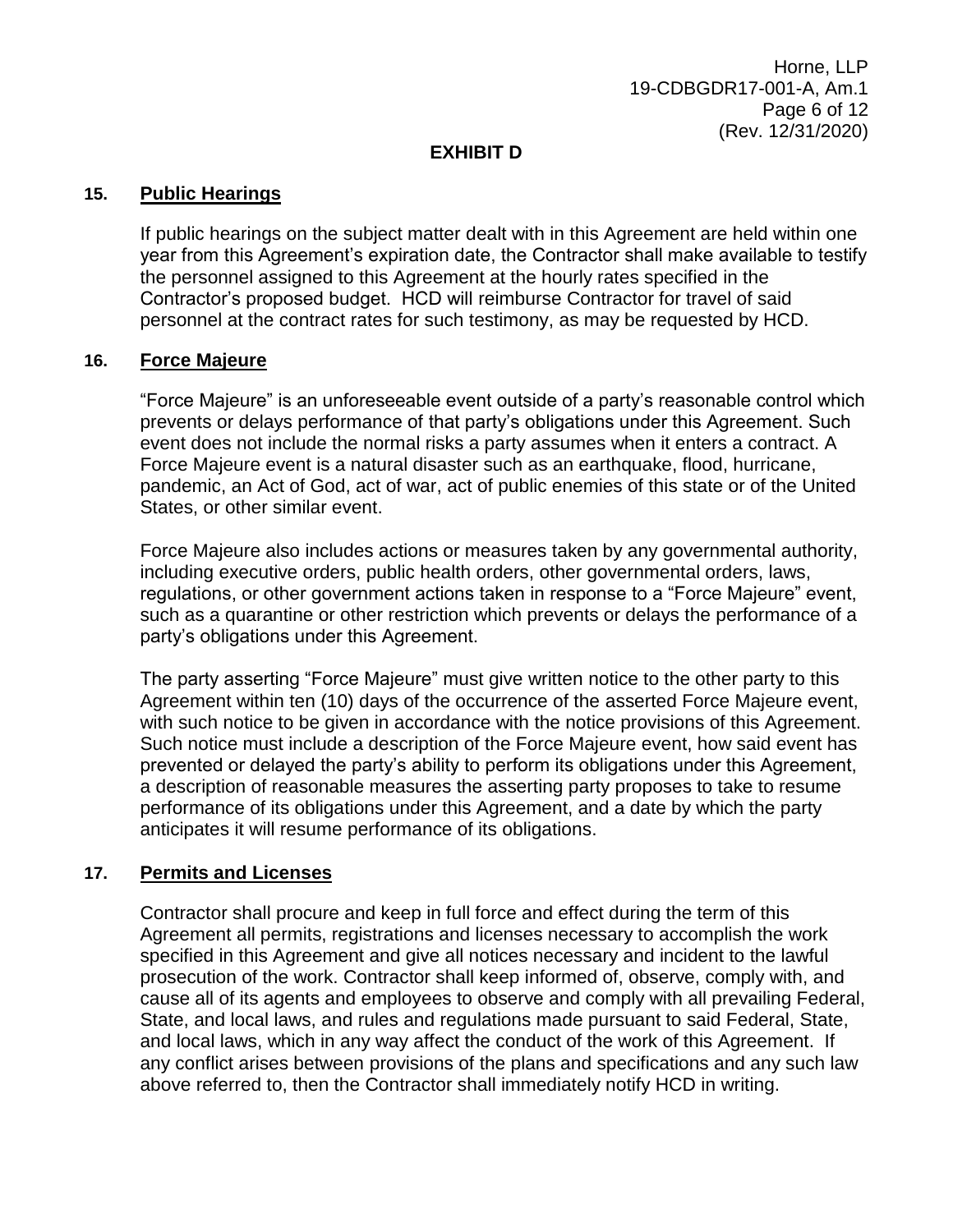### **EXHIBIT D**

#### **18. Litigation**

HCD, promptly after receiving notice thereof, shall notify the Contractor in writing of the commencement of any claim, suit, or action against HCD or its officers or employees for which the Contractor must provide indemnification (refer to GTC-04/2017) under this Agreement. To the extent permitted by law, HCD shall authorize the Contractor or its insurer to defend such claims, suits, or actions and shall provide it or its insurer, at the Contractor's expense, information and assistance both necessary and available for such defense. The failure of HCD to give such notice, information, authorization or assistance, shall not relieve the Contractor of its indemnification obligations.

The Contractor shall immediately notify HCD of any claim or action against it, which affects or may affect this Agreement, the terms and conditions hereunder, or HCD, and shall take such action with respect to said claim or action which is consistent with the terms of this Agreement and the interest of HCD.

#### **19. Insurance Requirements**

- A. The Contractor shall not commence performance, on-site at any HCD property, under this Agreement until the Contractor has provided HCD with a certificate of insurance stating that there is liability insurance presently in effect for the Contractor with a Combined Single Limit (CSL) of not less than \$1M per occurrence and the following:
	- 1) Commercial General Liability: \$1M per occurrence bodily injury, property damage and products and completed operations, \$2M general aggregate.

The certificate holder should be:

California Department of Housing and Community Development 2020 West El Camino Avenue Sacramento, CA 95833

2) Description of Operations should read:

The certificate of insurance must include the following provision: *The State of California, its officers, agents, employees, and servants are included as additional insureds, but only with respect to work performed for HCD under this contract.*

3) The Contractor shall provide written notice to HCD within two (2) business days of any cancellation, non-renewal, or material change that affects required insurance coverage.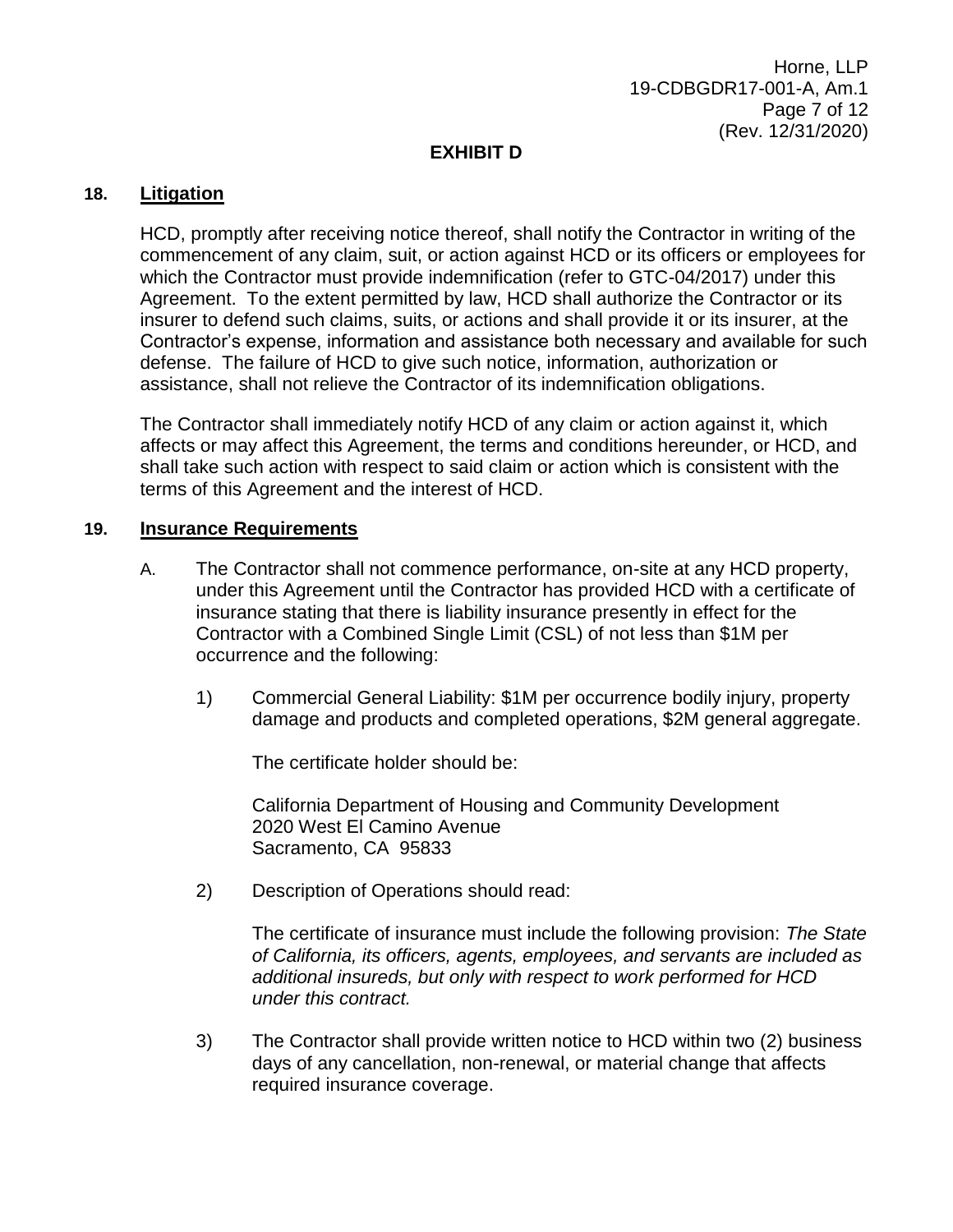Horne, LLP 19-CDBGDR17-001-A, Am.1 Page 8 of 12 (Rev. 12/31/2020)

## **EXHIBIT D**

4) Contractor must maintain Worker's Compensation insurance for all employees that are participating in the work contemplated by this Agreement.

#### **20. Severability**

If any provision of this Agreement is held invalid by a court of competent jurisdiction, such invalidity shall not affect any other provision of this Agreement and remainder of this Agreement shall remain in full force and effect. Therefore, the provisions of this Agreement are and shall be deemed to be severable.

#### **21. Disputes**

- A. Except as otherwise provided in this Agreement, any dispute arising under or relating to the performance of this Agreement, which is not disposed of by mutual agreement of all parties shall be decided via a two-tier resolution process. First, the parties with a dispute will present their dispute documentation to the Contract Manager for review and resolution. If the dispute cannot be resolved by the Contract Manager, then it will be presented to HCD's Deputy Director or designated Executive staff. The decision of the Deputy Director/Executive staff shall be final, conclusive and binding on both parties.
- B. Contractor shall continue to perform its obligations under this Agreement during any dispute, unless HCD directs otherwise.
- C. In the event of any litigation, proceeding or dispute arising out of this Agreement or the need to interpret any language or provision of this Agreement, California law will apply and California courts will decide all such matters as the exclusive forum for such matters.

#### **22. Suspension or Termination**

#### A. Suspension of Work:

The Director or Acting Director of HCD, or his/her designee, by written order may suspend the work of the Contractor, or any portion thereof, for any period up to ninety (90) days, as the Director or his/his designee may deem necessary and for any reason. Any equitable adjustment shall be made in the delivery schedule or contract price, or both, and this Agreement shall be modified in writing accordingly if the stop work order results in an increase in the time required for, or in the Contractor's cost properly allowable to, the performance of any part of this Agreement. In any event, the final total of additional payments shall not exceed the sum provided for in this Agreement unless this Agreement is amended in writing in advance.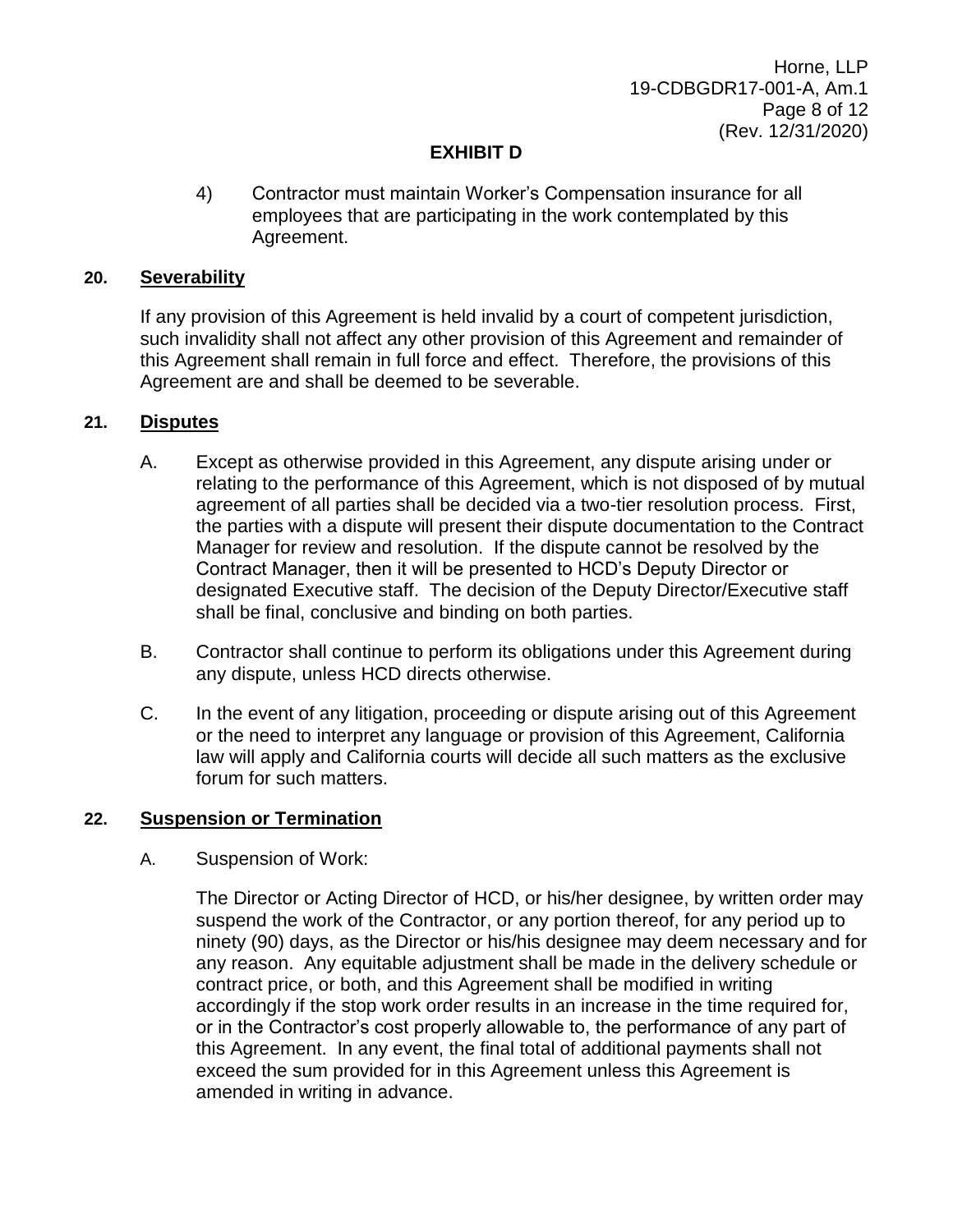### **EXHIBIT D**

#### B. Termination at Option of State:

This Agreement may be terminated at any time, in whole or in part, upon ten (10) calendar day's written notice by HCD, for any reason. Upon receipt of a termination notice, Contractor shall promptly discontinue all services affected unless the notice specifies otherwise.

In the event HCD terminates all or a portion of this Agreement for any reason, it is understood that HCD will provide payment to Contractor for satisfactory services rendered and reasonable expenses incurred prior to the termination of this Agreement, and for reasonable expenses incurred by the Contractor prior to said termination, which are not included in charges for services rendered prior to termination, and which could not by reasonable efforts of Contractor have been avoided, but not in excess of the maximum contract amount.

C. Termination for Default:

The Director or his/her designee may, by three-day written notice to the Contractor, and without any prejudice to HCD's other rights or remedies, terminate this Agreement in whole or in part because of the failure of the Contractor to fulfill its contract obligations. Upon receipt of any notice terminating this Agreement in whole or in part, the Contractor shall (1) immediately discontinue all services affected (unless the notice directs otherwise); and (2) deliver to HCD's Contract Manager all data, reports, summaries, and such other information and materials as may have been accumulated or generated by the Contractor in performing under this Agreement, whether completed or in progress. In such an event, HCD shall pay the Contractor only the reasonable values of the services rendered to date. At the sole discretion of HCD, HCD may offer an opportunity to cure any breach(es) prior to terminating for a breach.

D. Termination Due to Bankruptcy:

In the event proceedings in bankruptcy are commenced by or against the Contractor, or the Contractor is adjudged bankrupt or a receiver is appointed, the Contractor shall notify HCD immediately in writing and HCD may terminate this Agreement and all further rights and obligations by giving three (3) days' notice in writing in the manner specified herein.

E. Convenience:

If after notice of termination for failure to fulfill contract obligations, it is determined that the Contractor had not so failed, the termination shall be deemed to have been made for the convenience of HCD.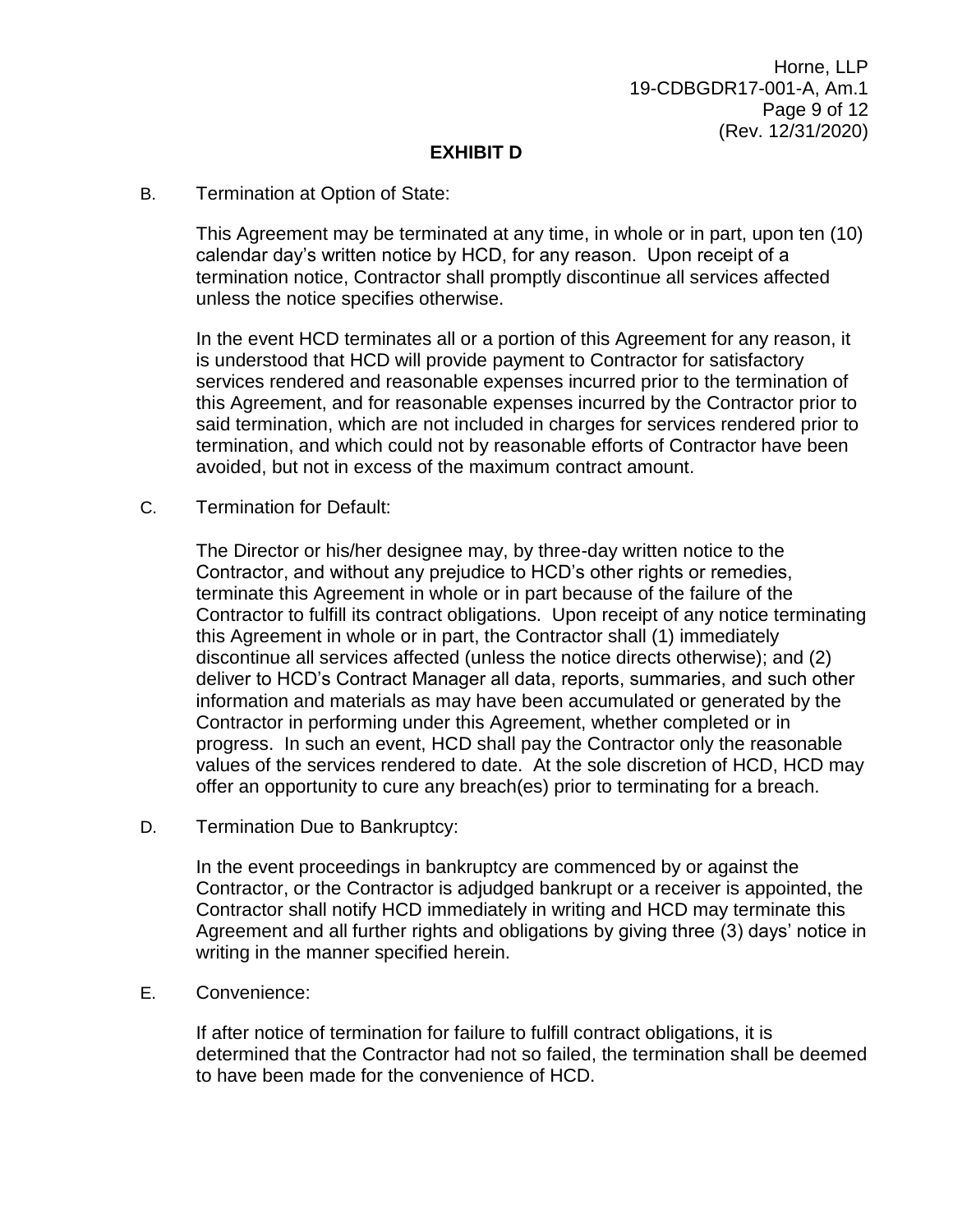Horne, LLP 19-CDBGDR17-001-A, Am.1 Page 10 of 12 (Rev. 12/31/2020)

## **EXHIBIT D**

### F. Cumulative Remedies:

The rights and remedies of HCD provided in this Agreement are in addition to any other rights and remedies provided by law.

#### G. Completion:

In the event of termination for default, HCD reserves the right to take over and complete the work by contract or other means. In such case, Contractor is liable to HCD for any additional costs incurred by HCD to complete the work.

#### **23. Public Contract Code**

The Contractor is advised that provisions of Public Contract Code Sections 10335 through 10381 pertaining to the duties, obligations and rights of a consultant service contractor are applicable to this Agreement.

### **24. Evaluation of Contractor's Performance (STD 4 - Contract/Contractor Evaluation)**

The Contractor's performance under this Agreement will be evaluated by HCD upon completion of this Agreement. A copy of the written evaluation will be maintained in this Agreement's contract file and may be submitted to the Department of General Services, Office of Legal Services.

### **25. Priority Hiring Considerations for Contracts Exceeding \$200,000.00**

If this Agreement includes services in excess of \$200,000.00, the Contractor shall give priority consideration in filling vacancies in positions funded by this Agreement to qualified recipients of aid under Welfare and Institutions Code Section 11200, in accordance with Public Contract Code §10353.

#### **26. Potential Subcontractors**

- A. Nothing contained in this Agreement or otherwise, shall create any contractual relation between HCD and any subcontractors, and no subcontract shall relieve the Contractor of its responsibilities and obligations hereunder. Contractor agrees to be fully responsible to HCD for the acts and omissions of its subcontractors and persons either directly or indirectly employed by any of them as it is for the acts and omissions of persons directly employed by the Contractor.
- B. No work shall be subcontracted without the prior written approval of HCD. Upon the termination of any subcontract, HCD shall be notified immediately. Any subcontract shall include all the relevant terms and conditions of this Agreement and its attachments in addition to any other relevant terms and conditions.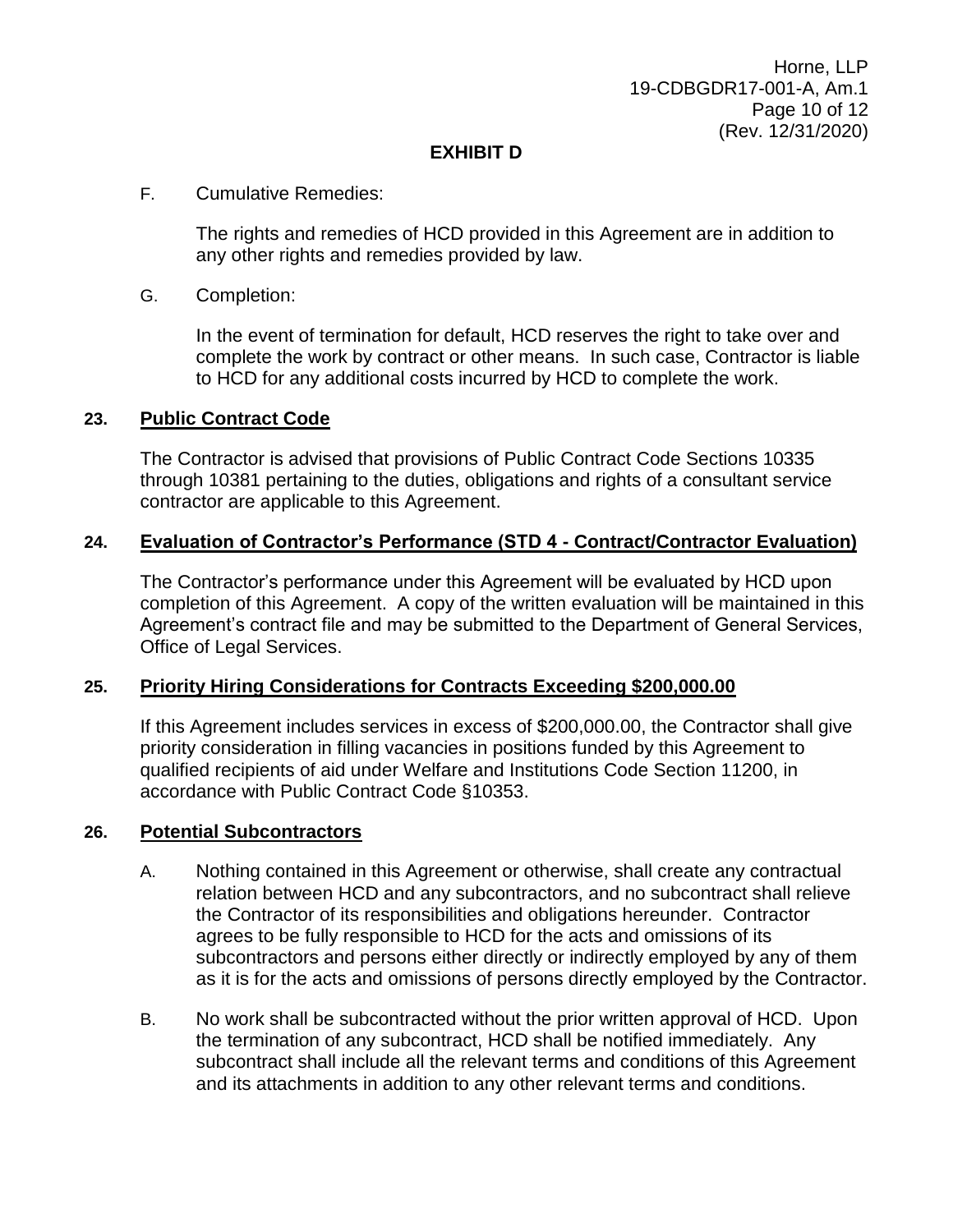## **EXHIBIT D**

- C. Contractor's obligation to pay its subcontractors is an independent obligation from HCD's obligation to make payments to the Contractor. As a result, HCD shall have no obligation to pay or to enforce the payment of any moneys to any subcontractor. Contractor represents that it has or shall secure at its own expense, all staff required to perform the services described in this Agreement. Such personnel shall not be employees of or have any contractual relationship with any governmental entity.
- D. When subcontractors are used, HCD will pay the Contractor who, in turn, will be responsible for paying the subcontractor directly. Subcontractor fees and costs are included in the "total" price of this Agreement.
- E. If subcontractor(s) fails to execute a portion of the work in a satisfactory manner, the Contractor shall immediately remove the subcontractor, upon written request from the Contract Manager. Said subcontractor may not be employed for another portion of this Agreement. The Contract Manager will not entertain requests to arbitrate disputes between the Contractor and subcontractor concerning performance of their contract duties.
- F. Contractor shall not substitute a subcontractor in place of another without prior notification and written approval from the Contract Manager. All requests to substitute a subcontractor must be submitted in writing to the Contract Manager, along with documentation to support the substitution.

### **27. Disabled Veteran Business Enterprises (DVBE)**

If required in the Bid package and subsequent agreement, Contractor shall comply with the DVBE participation goal, in accordance with the provisions of Public Contract Code §10115 et seq.

### **28. Conflict of Interest Clause**

#### A. **Purpose**

The purpose of this clause is to ensure that the Contractor (1) is not biased, or in any way appear to be biased, in the performance of its duties under this Agreement due to any financial, contractual, organizational, or other interests or relationships relating to the nature of the work it is performing under this Agreement, (2) does not receive any improper gain or financial or other benefits as a result of performing the work required by this Agreement, and (3) does not obtain any unfair competitive advantage over other parties by virtue of its performance of this Agreement.

### B. **Conflicts of Interest**

Contractor represents, warrants, and covenants to HCD as follows: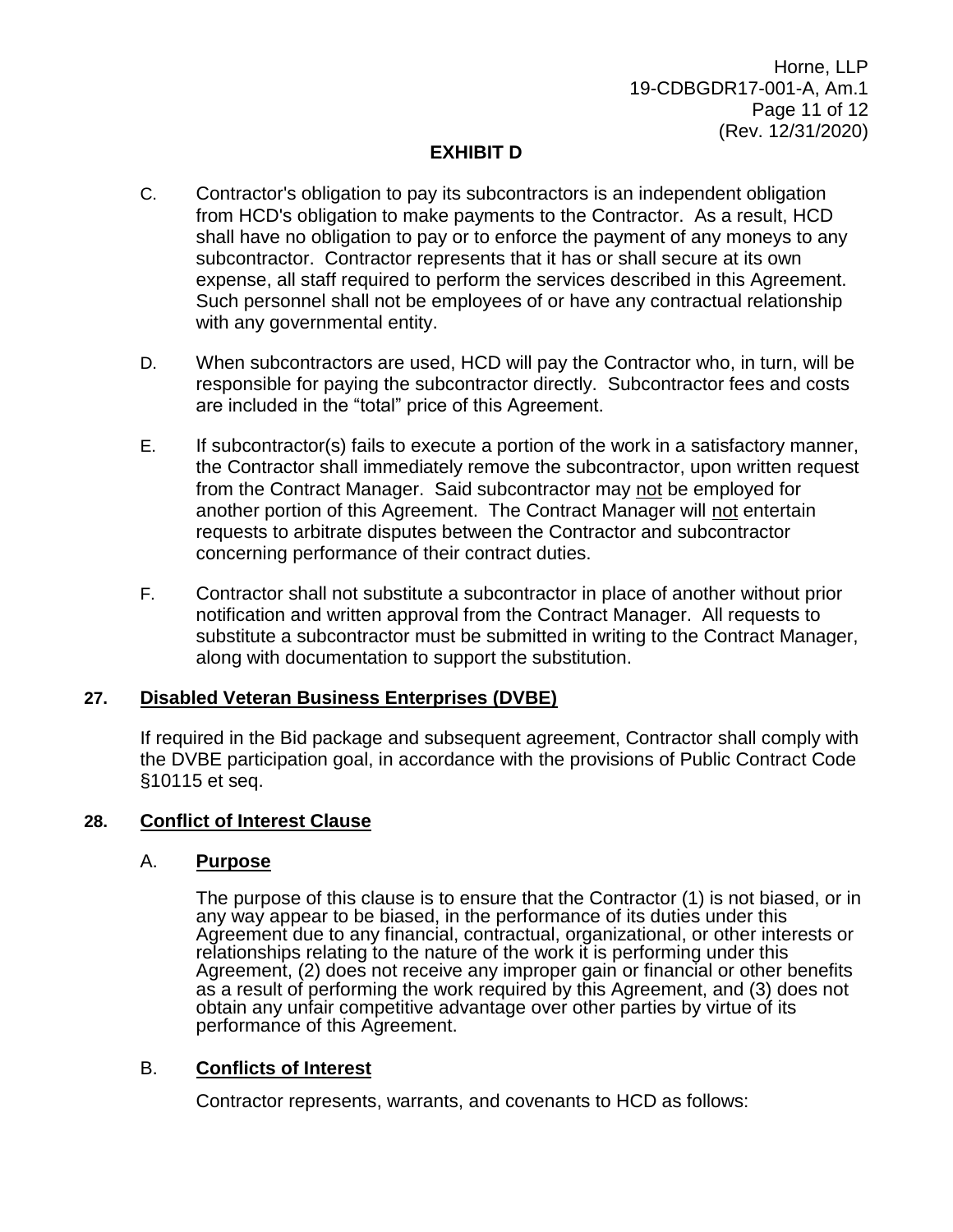Horne, LLP 19-CDBGDR17-001-A, Am.1 Page 12 of 12 (Rev. 12/31/2020)

## **EXHIBIT D**

- 1) **No Current or Prior Conflicts of Interest.** Contractor has no business, professional, personal, or other interests or relationships, including but not limited to, the representation of current or prior clients, that would conflict in any manner or degree with the performance of Contractor's obligations under this Agreement.
- 2) **Prohibition on Conflicts.** Neither the Contractor, nor its staff or agents, will engage in conduct that would constitute a conflict of interest, whether actual, potential, or perceived, during the term of this Agreement.
- 3) **Notice of Conflict.** If any actual or potential conflict of interest arises under this Agreement, Contractor shall immediately inform HCD in writing of such conflict and HCD shall be entitled to exercise its rights and remedies under subsection (4) below.
- 4) **Termination for Material Conflict.** If in the sole and absolute discretion of HCD a material conflict of interest exists that in HCD's opinion would negatively impact or call into question the performance of Contractor's duties under this Agreement, or that would give rise to the appearance of a material conflict of interest on the part of Contractor, HCD may elect to terminate this Agreement upon written notice to Contractor. Such termination shall be effective upon the receipt of such notice by Contractor.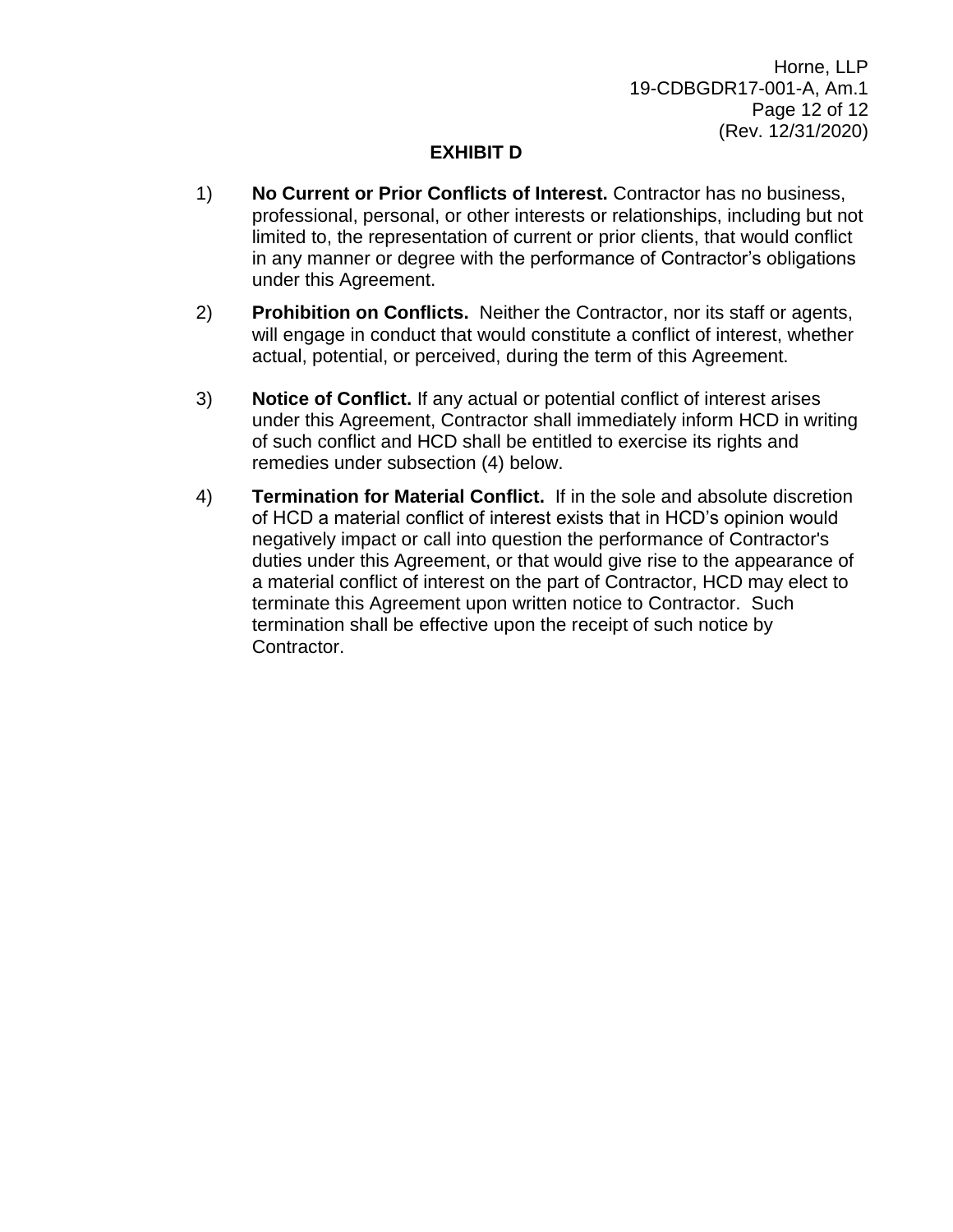Horne, LLP 19-CDBGDR17-001-A, Am. 1 Page 1 of 5 (Rev. 12/31/20)

## **EXHIBIT E CDBG-DR TERMS AND CONDITIONS**

### **1. Required Insurance Certificates**

- A. Prior to executing this Agreement, the Contractor shall provide the Department with current insurance coverage certificates evidencing the following types of insurance as required by Federal and California regulations and outlined in Exhibit D:
	- Worker's compensation insurance
- B. Insurance shall be in force during the entire term of this Agreement, shall be the Contractor's sole cost, and shall be in such amounts as the Department deems necessary.

#### **2. Required Dun and Bradstreet DUNS Number**

Prior to executing the Agreement, Contractor shall provide Contract Manager with the current DUNS number for their company and any subcontractors. HUD requires all grantees, state recipients, subrecipients and contractors to provide DUNS numbers for their agency.

#### **3. Debarment and Suspension**

Per Executive Orders 12549 and 12689 and 2 CFR 180.220, a contract award must not be made to parties listed on the government wide exclusion System for Award Management (SAM). Prior to award of any contracts or subcontracts under this Agreement, contractors and subcontractors will have their debarred status checked on the government wide exclusions in the SAM.

#### **4. Required Federal Language from 2 CFR Part 200 Appendix II**

The Department is required to have this language in all CDBG-DR agreements. The Department is also requiring all other state agencies, state recipients and subrecipients who are using CDBG-DR funding to have this language in their agreements.

- A. Remedies: Contracts for more than the simplified acquisition threshold (currently \$150,000) must address administrative, contractual, or legal remedies in instances where contractors violate or breach contract terms and provide for such sanction and penalties as appropriate.
- B. Termination for Cause and Convenience:
- C. Non-Discrimination Language from 41 CFR Part 60-1.4(b):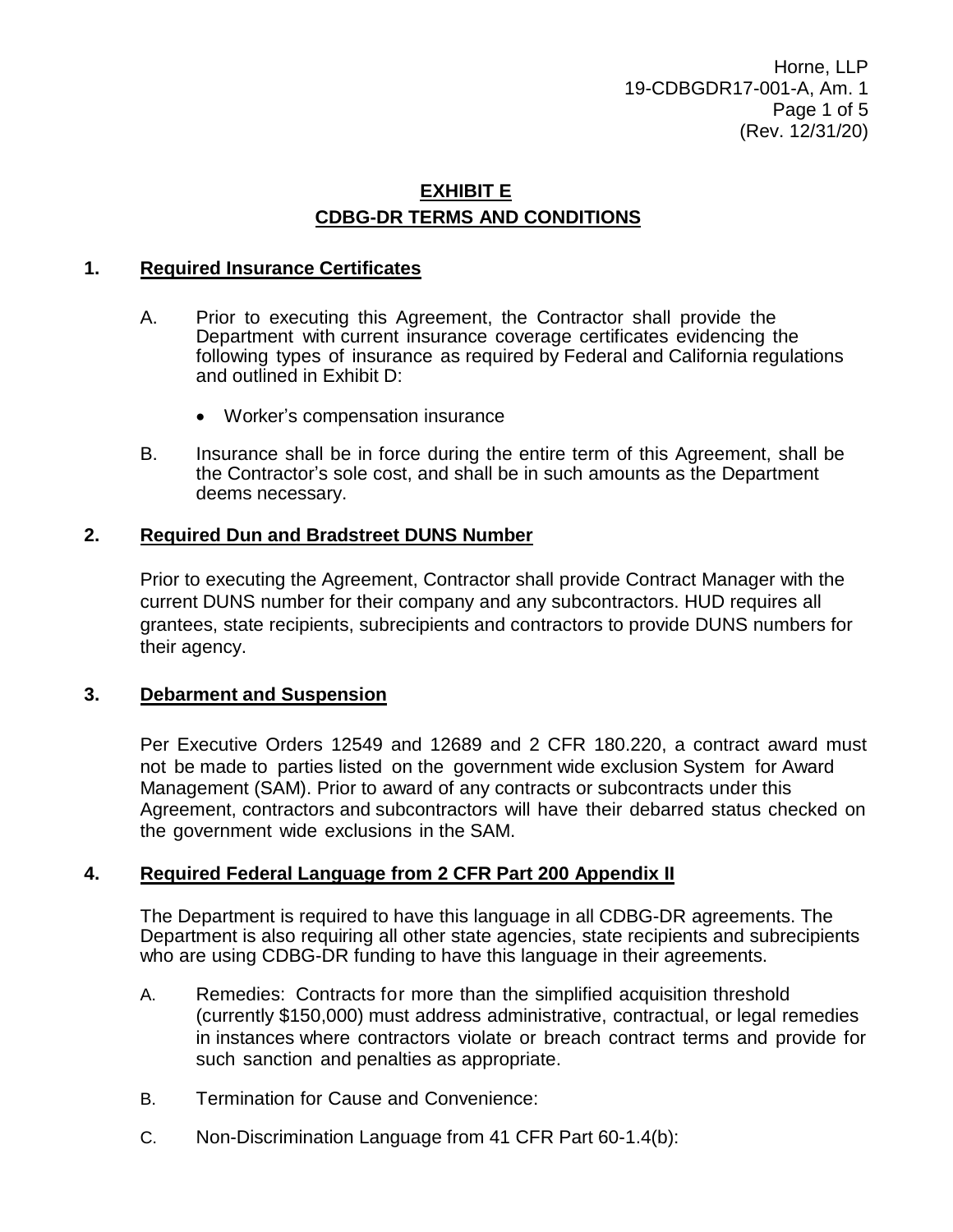Horne, LLP 19-CDBGDR17-001-A, Am. 1 Page 2 of 5 (Rev. 12/31/20)

Contractor shall comply with Executive Order 11246 of September 24, 1965, entitled "Equal Employment Opportunity", as amended by Executive Order 11375 of October 13, 1967, and as supplemented in Department of Labor regulations (41 CFR Chapter 60).

D. Clean Air Act and the Federal Water Pollution Control Act:

This Agreement is subject to the requirements of the Clean Air Act (42 USC7401-7671q.) and the Federal Water Pollution Control Act (33 U.S.C. 1251-1387), as amended. Any contracts or subgrants made under this agreement, in excess of \$150,000 must contain this provision. Contractor agrees to comply with all applicable standards, orders or regulations issues pursuant to the Clean Air Act and the Federal Water Pollution Control Act. Any violations of this act will be reported to the Department of Housing and Urban Development and the Regional Office of the Environmental Protection Agency (EPA).

E. Byrd Anti-Lobbying Amendment

Per the Byrd Anti-Lobbying Amendment (31 U.S.C. 1352) -- All contractors that apply or bid for an award exceeding \$100,000 must file the required certification. The Contractor must certify that it will not and has not used Federal appropriated funds to pay any person or organization for influencing or attempting to influence an officer or employee of any agency, a member of Congress, officer or employee of congress, or an employee of a member of Congress in connection with obtaining any Federal contract, grant or any other contract award covered by the above referenced Amendment. The Contractor must also disclose any lobbying with non-Federal fund that take place in connection with obtaining any Federal award.

F. Procurement of Recovered Materials

A non-Federal entity that is a state agency or agency of a political subdivision of a state and its contractors must comply with section 6002 of the Solid Waste Disposal Act, as amended by the Resource Conservation and Recovery Act. The requirements of Section 6002 include procuring only items designated in guidelines of the Environmental Protection Agency (EPA) at 40 CFR part 247 that contain the highest percentage of recovered materials practicable, consistent with maintaining a satisfactory level of competition, where the purchase price of the item exceeds \$10,000 or the value of the quantity acquired during the preceding fiscal year exceeded \$10,000; procuring solid waste management services in a manner that maximizes energy and resource recovery; and establishing an affirmative procurement program for procurement of recovered materials identified in the EPA guidelines.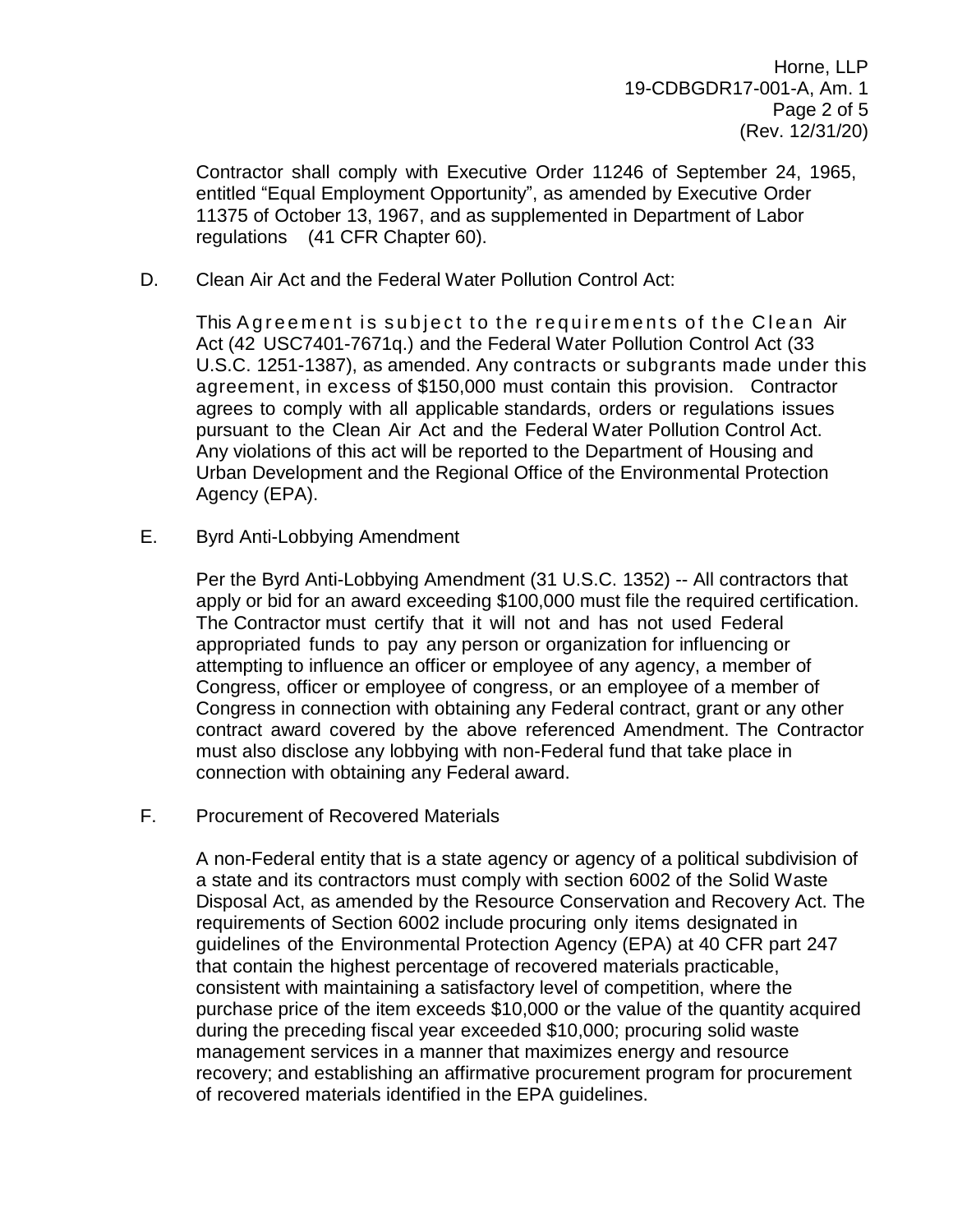## G. Rights to Inventions Made Under a Contract or Agreement

If a Federal award meets the definition of "funding agreement" under 37 CFR 401.2(a) and the recipient or subrecipient wishes to enter into a contract with a small business firm or nonprofit organization regarding the substitution of parties, assignment or performance of recipient or subrecipient must comply with requirements of 37 CFR Part 401, "Rights to Inventions Made by Nonprofit Organizations and Small Business Firms Under Government Grants, Contracts and Cooperative Agreements, and any implementing regulation issued by the awarding agency.

## **5. Conflict of Interest of Members, Officers, or Employees of Contractors, Members of Local Governing Body, or Other Public Officials**

Pursuant to 24 CFR 570.489(g) and (h), 2 CFR Part 570, and 24 CFR 85.36(b)(3), no member, officer, or employee of the Jurisdiction, or its designees or agents, no member of the Governing Body of the locality in which the program is situated, and no other public official of such locality or localities who exercise or have exercised any functions or responsibilities with respect to CDBG activities assisted under this part, or who are in a position to participate in a decision-making process or gain inside information with regard to such activities, may obtain a financial interest or benefit from a CDBG-assisted activity, or have a financial interest in any contract, subcontract or agreement with respect to a CDBG-assisted activity or its proceeds, either for themselves or those with whom they have business or immediate family ties, during their tenure or for one (1) year thereafter. The jurisdiction shall incorporate, or cause to be incorporated, in all such contracts or subcontracts a provision prohibiting such interest pursuant to the purposes of this section. It is further required that this stipulation be included in all subcontracts to this contract.

## **6. Conflict of Interest of Certain Federal Officials**

No member of or delegate to the Congress of the United States, and no resident commissioner, shall be admitted to any share or part of this agreement or to any benefit to arise from the same. The Jurisdiction shall report all perceived or actual conflicts of interest cases to the State for review before financial benefits are given.

### **7. Compliance with State and Federal Laws and Regulations**

The Contractor is responsible for compliance with all applicable Federal and State laws and regulations, Executive Orders, Federal Register Notices, and regulations, guidelines, and policies and procedures of the CDBG DR program.

A. The Contractor agrees to comply with all State laws and regulations that pertain to construction, health and safety, labor, fair employment practices, equal opportunity, and all other matters applicable to the contractor, its subcontractors, and any other State provisions as set forth in this Agreement.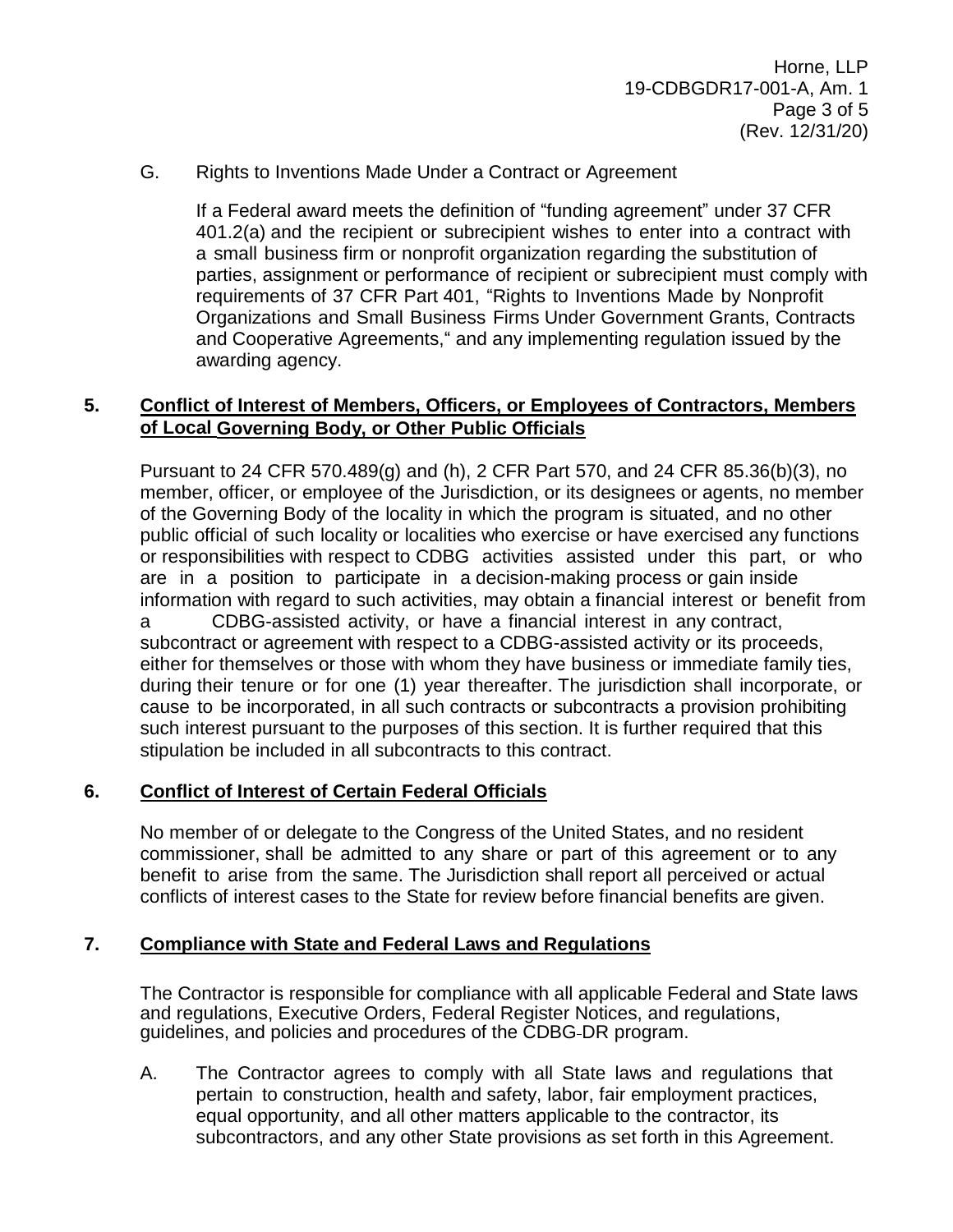Horne, LLP 19-CDBGDR17-001-A, Am. 1 Page 4 of 5 (Rev. 12/31/20)

B. The Contractor agrees to comply with all federal laws and regulations applicable to the CDBG-DR appropriation and to the activity(ies), and with any other federal provisions as set forth in this Agreement.

## **8. Access to Records and Record Retention**

Access by HCD or other state agency or sub-grantee, the Federal grantor agency, the Comptroller General of the United States, or any of their duly authorized representatives to any books, documents, papers, and records of the Contractor which are directly pertinent to that specific contract for the purpose of making audit, examination, excerpts, and transcriptions.

All records must be retained by the Contractor for no less than three years after receiving final payment from HCD and all other pending matters are closed.

## **9. Energy Policy and Conservation Act**

This Agreement is subject to mandatory standards and policies relating to energy efficiency which are contained in the state energy conservation plan issued in compliance with the Energy Policy and Conservation Act (Pub. L. 94-163, 89 Stat. 871).

### **10. Administrative and National Policy Requirements**

Certain Administrative and National Policy Requirements apply to all HUD programs; see the CDBG-DR related Federal Register Notices on HUD's website. Any party involved in the CDBG-DR grant work whether directly or indirectly, must agree to provide any information HCD requires in order to meet the aforementioned administrative and national policy requirements.

## **11. Use of Funds**

The Appropriations Act made funds available for necessary expenses related to disaster relief and long-term recovery, recovery of infrastructure and housing, and economic revitalization in the most impacted and distressed areas resulting from a major disaster declared pursuant to the Robert T. Stafford Disaster Relief and Emergency Assistance Act of 1974 (42 U.S.C. 5121 et seq.) (Stafford Act), due to wildfires, mudslides and flooding in 2017 and wildfires in 2018. The Appropriations Act requires funds to be used only for specific disaster-related activities and administration of those activities.

### **12. Applicable Statutory and Regulatory Requirements**

A. All recipients of CDBG-DR grants are subject to the following, as the same may be amended from time to time: (1) the requirements of the applicable Appropriations Act; (2) all applicable Federal Register Notices; and (3) applicable regulations governing the CDBG program at 24 CFR part 570,